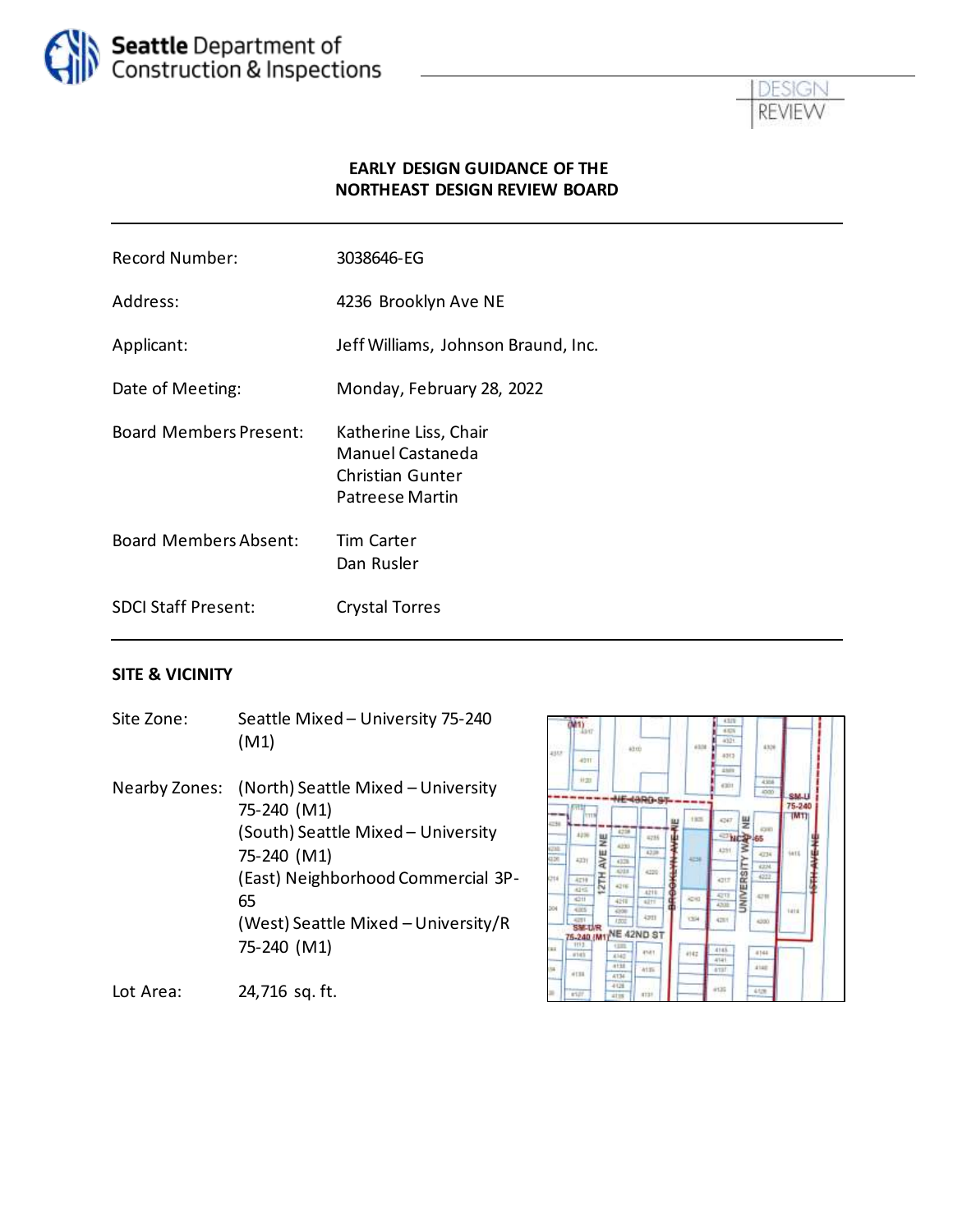#### **Current Development:**

The subject site is currently developed with a surface parking lot. The site is rectangular in shape and slopes downward northeast to southwest approximately fourteen feet.

#### **Surrounding Development and Neighborhood Character:**

The subject site is located on the east side of Brooklyn Ave NE, midblock between NE  $42<sup>nd</sup>$  St to the south and NE 43<sup>rd</sup> St to the north in the University District Urban Center. Adjacent to the site are a nine-story multifamily residential structure to the north; multiple single-story commercial structures and a surface parking lot to the east; a four-story multifamily residential structure to the south; and a two-story multifamily residential structure, a two-story singlefamily residence, and historic City Landmark structure Canterbury Court Apartments to the west. Brooklyn Ave NE is a designated neighborhood green street and a collector arterial. One block to the north, NE 45<sup>th</sup> St provides east-west circulation across north seattle and intercepts Interstate 5 one third of a mile to the west. University Way NE ("The Ave") is located on the east side of the block. The University of Washington campus begins two blocks to the east and extends to the southeast. The immediate vicinity is largely comprised of mixed-use commercial and residential, multifamily residential, retail, service, and parking uses.

The neighborhood character outside the campus boundaries is eclectic with no one single architectural style dominating. Most are older buildings ranging from one to nine stories in height and the neighborhood is expected to change to include new high-rise structures in the future. Design details consider pedestrian experience, such as bright signage, awnings, small storefronts, material variation, glazing and developed alleys. Placemaking corners at intersections are embraced by windows wrapping both facades. Newer construction similarly focuses on street connections and ground-level activity. Older and historic structures commonly have brick facades, punched windows with mullion patterns and modest landscaping.

The University District is experiencing a growth trend due to zoning changes in which midrise and highrise residential structures are replacing lowrise developments. Multiple projects in the vicinity are currently in review or under construction for proposed development, including the University District Link light rail station at 4328 Brooklyn Ave NE, 4131 Brooklyn Ave NE, 4536 Brooklyn Ave NE, and 1300 NE 45<sup>th</sup> St.

#### **Access:**

Vehicular access is proposed from the alley to the east. Pedestrian access is proposed from Brooklyn Ave NE.

## **Environmentally Critical Areas:**

A mapped steep slope area is located in the northern half of the site.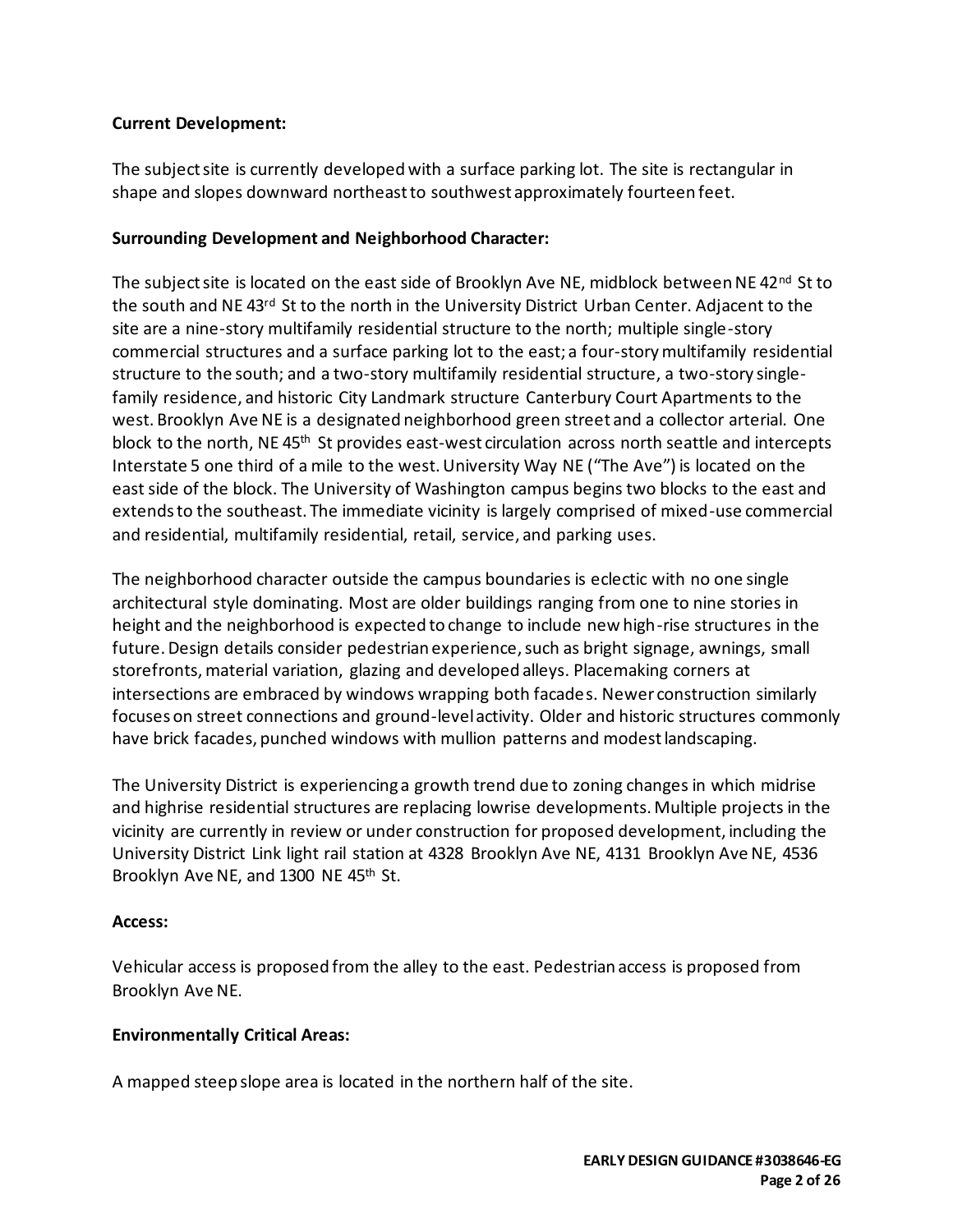#### **PROJECT DESCRIPTION**

Design Review Early Design Guidance for a 14-story hotel building. Parking for 50 vehicles proposed.

The design packet includes information presented at the meeting, and is available online by entering the record number at this website:

<http://www.seattle.gov/DPD/aboutus/news/events/DesignReview/SearchPastReviews/default.aspx> Any recording of the Board meeting is available in the project file. This meeting report summarizes the meeting and is not a meeting transcript.

The packet is also available to view in the file, by contacting the Public Resource Center at SDCI:

**Mailing Public Resource Center Address:** 700 Fifth Ave., Suite 2000 P.O. Box 34019 Seattle, WA 98124-4019

**Email:** [PRC@seattle.gov](mailto:PRC@seattle.gov)

#### **EARLY DESIGN GUIDANCE February 28, 2022**

#### **PUBLIC COMMENT**

The following public comments were offered at this meeting:

- Supported the addition of a new development on the street to improve and add to the pedestrian character.
- Supported the uses along the street including lobby and dining area.
- Commented new activation would improve the safety and security of the public realm
- Supported the prominent entry with large overhead canopy.
- Supported the departures and design of the proposal.
- Supported the additional of a hotel use in the neighborhood near the UW campus and lightrail station.
- Commented on the importance of the ground floor and encourage the Board to consider how the ground floor would integrate into the public realm.
- Supported the potential for a public roof amenity and expanded sidewalks that are planned and the dedicated bike lane.
- Encouraged the design team to reference historic character of the surrounding area in the façade design and massing.
- Commented that the alley design should be well designed and consider existing open space to the east.
- Supported potential for a midblock crossing to break up the long block which would improve the permeability and safety of the neighborhood.
- Supported the current design.
- Commented this was the first hotel to be developed in the University District and was very welcomed addition to diversity the neighborhood.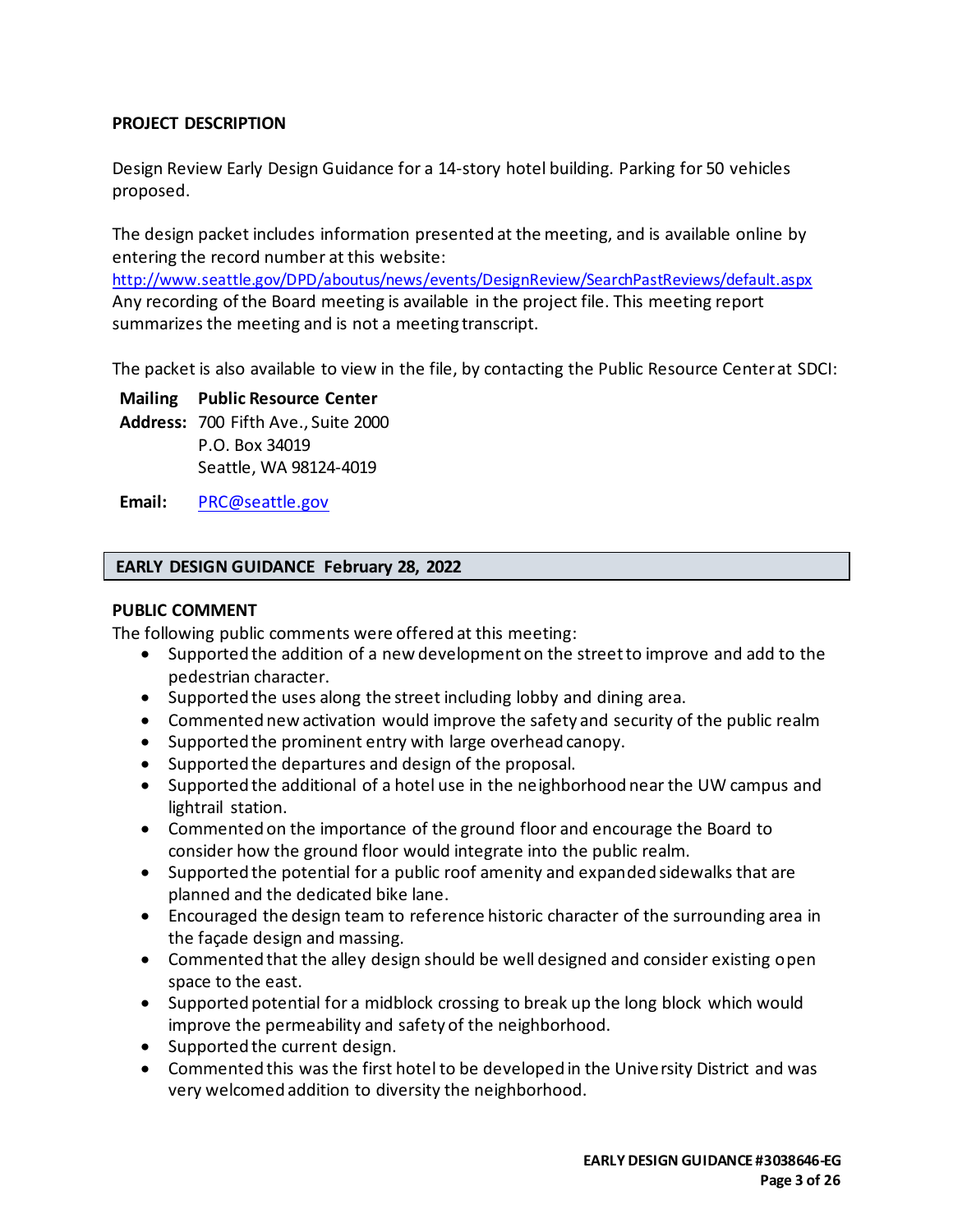- Supported the new use and commented it would add new foot traffic to the area's small businesses and arts and cultural venues.
- Would like to see the alley developed as a pass through and add connectivity to the long block

SDCI staff summarized design related comments received in writing prior to the meeting:

• Felt the project does not respond to community needs.

SDCI received non-design related comments concerning public notice, parking, and construction impacts.

The Seattle Department of Transportation offered the following comments:

- Generally supported the increased pedestrian space and proposed bicycle facilities.
- Stated a 3' ROW dedication on the alley is required.
- Requested confirmation that the requested reduction in loading berth length will not affect the onsite solid waste collection using roll-off containers.

One purpose of the design review process is for the Board and City to receive comments from the public that help to identify feedback and concerns about the site and design concept, identify applicable Seattle Design Guidelines and Neighborhood Design Guidelines of highest priority to the site and explore conceptual design, siting alternatives and eventual architectural design. Concerns with off-street parking, traffic and construction impacts are reviewed as part of the environmental review conducted by SDCI and are not part of this review. Concerns with building height calculations and bicycle storage standards are addressed under the City's zoning code and are not part of this review.

All public comments submitted in writing for this project can be viewed using the following link and entering the record number:<http://web6.seattle.gov/dpd/edms/>

# **PRIORITIES & BOARD RECOMMENDATIONS**

After visiting the site, considering the analysis of the site and context provided by the proponents, and hearing public comment, the Design Review Board members provided the following siting and design guidance.

- 1. Context and Analysis.
	- a. The Board appreciated the context analysis provided in the packet thus far including documenting both historic and new buildings which illustrated the evolving nature of the neighborhood. (CS3-A-4. Evolving Neighborhoods)
	- b. The Board provided direction to further study finer grained details including important datum lines, rhythms, patterns, and materiality of the surrounding building facades as the design team continues to develop the proposal. (CS2-1-e.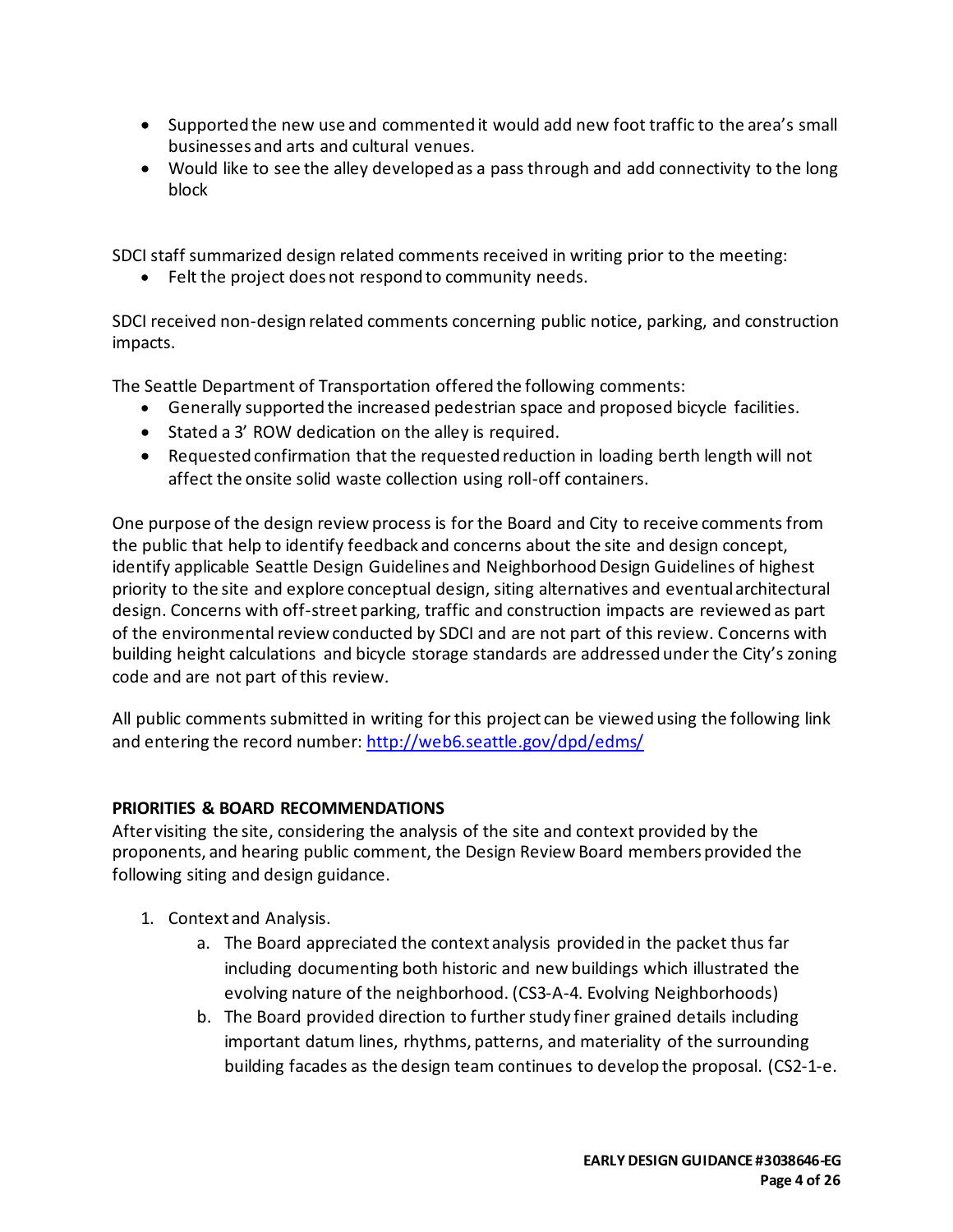The U District Core & The Ave, CS2-2 Neighborhood Context, CS3-1-d. Horizontal and Vertical Patterns)

- c. The Board commented that additional ground-level analysis would be helpful to understand how the proposed building fits into the immediate context, including adjacent buildings and any midblock crossings. (CS2-2-a. Contribute to Community Character)
- d. The Board strongly supported the potential for a midblock crossing if possible. (PL1 Connectivity)
- 2. Massing options. The Board discussed the massing options, expressing some concern that the architectural concept was not yet fully resolved. However, they agreed, of the 3 options, the preferred option was the most successful response to Guidelines, as this option provided a clear base expression and simplified tower form. As such, the Board provided support for option 3. (CS2-D Height, Bulk, and Scale, CS3-1 University District Architectural Character)
	- a. Podium. The Board discussed the podium, supporting the direction of the massing, but emphasizing the need to further develop the relationship to the sidewalk. Moving forward, the Board provided the following direction (CS3-1 University District Architectural Character, CS3-1-d. Horizontal and Vertical Patterns, PL3-3-d. Non-Activating Uses, DC2-B Architectural and Facade Composition, DC2-1-c. Building Base, PL3-C Retail Edges, PL3-A EntriesPL1-1-d. Alleyways):
		- i. Provide sections along the sidewalk clarifying the grade difference.
		- ii. Provide street-level images.
		- iii. Mitigate the scale, improve the pedestrian environment, and express hierarchy in the design.
		- iv. Further clarification on the alley including views, programming, and how the massing resolves itself along the alley.
		- v. Clarify bike access and storage locations. (PL4-B-2. Bike Facilities, PL4-B-3. Bike Connections)
	- b. Balcony level and Massing. The Board was not clear on how the massing at platform level 3 fit into the design parti. The Board questioned: is this part of the tower, the podium, or a distinct piece? Moving forward, the Board gave direction to clarify the design intent, as well as programming of this massing piece. (DC2-B Architectural and Facade Composition, DC2-2-c. Cohesive Design)
	- c. Tower Body. Overall, the Board was supportive of the tower massing. Moving forward, the Board provided the following direction (DC2-B Architectural and Facade Composition, DC2-2-c. Cohesive Design, DC2-6 Tall Buildings):
		- i. All sides of the tower will be highly visible, especially from University Way NE, and each façade should be thoughtfully detailed to provide visual interest and scale mitigation.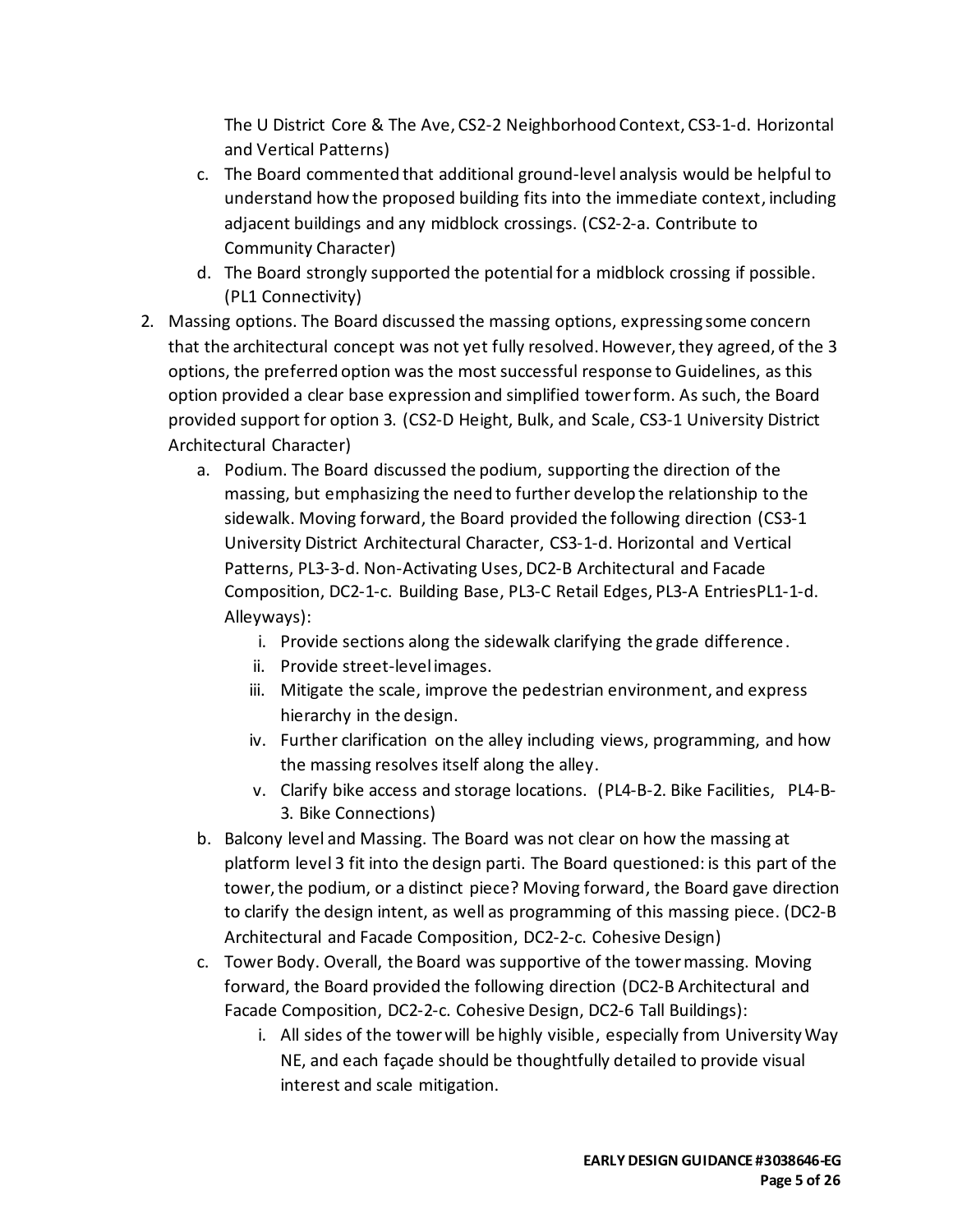- ii. Provide additional images from University Way NE, in addition to view from all other nearby streets.
- d. Tower Terminus. The Board requested to see additional studies of the tower terminus and more views to demonstrate the design response to Guidelines. The Board observed that currently the terminus design appeared to be unresolved. The Board noted the design of the building's top should create a rational and cohesive terminus to the tower, demonstrating a more intentional design than just a flat cut-off box. (Cohesive Design, DC2-6 Tall Buildings, DC2-6-j. Transition to the Sky & Skyline Composition)
- 3. Façade Development and Materials. Moving forward, the Board provided the following guidance (DC2-B Architectural and Facade Composition, DC2-2-c. Cohesive Design):
	- a. Utilize durable and permanent materials, especially at the podium.
	- b. Further study how the project can draw from historic precedents in the surrounding area.
	- c. Provide window overlay studies clarifying relationship to adjacent buildings.
	- d. The Board emphasized the high visibility of the tower, and need to further develop all sides, especially the alley facing tower façade. The conceptual design as shown, on page 51, would require additional articulation to create an appropriate response to the guidance and Design Guidelines.

## **DEVELOPMENT STANDARD DEPARTURES**

The Board's recommendation on the requested departure(s) will be based on the departure's potential to help the project better meet these design guidelines priorities and achieve a better overall project design than could be achieved without the departure(s). The Board's recommendation will be reserved until the final Board meeting.

At the time of the Early Design Guidance meeting the following departure was requested:

1. **(OPTION 2) Upper level setbacks (SMC 23.48.645.E.2.):** The Code requires minimum separation of 75' between any high rise portion of a structure and all other portions of the same structure that exceed 45' in height The applicant proposes to all the same structure to be raised from 45' to 75'.

The Board indicated they were not supportive of the requested departure or further development of massing Option 2, as the departure appeared to create a greater impact to adjacent sites and less successfully broke down the height, bulk, and scale of the tower, compared with a code-compliant option. (CS1-B-2. Daylight and Shading, CS2-D Height, Bulk, and Scale)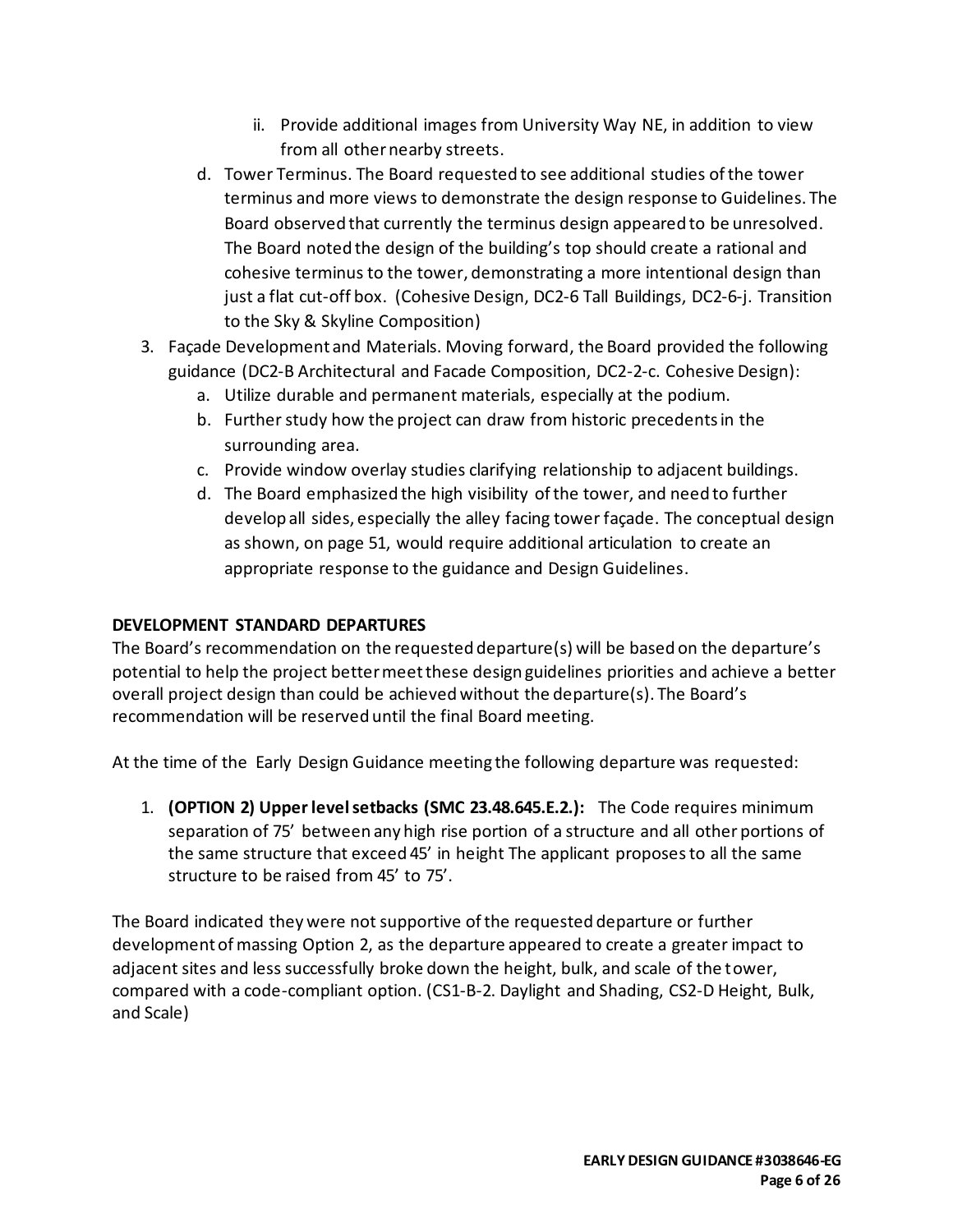#### **TYPE I DIRECTOR'S DECISION**

**Loading Berth length. (SMC 23.54.035):** The Code requires a loading berths length 35'. The applicant proposes a loading berth length of 25'.

The Board indicated they would be supportive of this type I requestif the design is responsive to the guidance related to the alley and the applicable Design Guidelines. The Board acknowledged that this decision is subject to SDOT and SDCI confirming the functionality of the proposed loading berth. (DC1-C-4. Service Uses)

#### **DESIGN REVIEW GUIDELINES**

The Seattle Design Guidelines and Neighborhood Design Guidelines recognized by the Board as Priority Guidelines are identified above. All guidelines remain applicable and are summarized below. For the full text please visit the [Design Review website.](https://www.seattle.gov/dpd/aboutus/whoweare/designreview/designguidelines/default.htm)

#### **CONTEXT & SITE**

## **CS1 Natural Systems and Site Features: Use natural systems/features of the site and its surroundings as a starting point for project design.**

#### **CS1-A Energy Use**

**CS1-A-1. Energy Choices:** At the earliest phase of project development, examine how energy choices may influence building form, siting, and orientation, and factor in the findings when making siting and design decisions.

## **CS1-B Sunlight and Natural Ventilation**

**CS1-B-1. Sun and Wind:** Take advantage of solar exposure and natural ventilation. Use local wind patterns and solar gain to reduce the need for mechanical ventilation and heating where possible.

**CS1-B-2. Daylight and Shading:** Maximize daylight for interior and exterior spaces and minimize shading on adjacent sites through the placement and/or design of structures on site.

**CS1-B-3. Managing Solar Gain:** Manage direct sunlight falling on south and west facing facades through shading devices and existing or newly planted trees.

## **CS1-C Topography**

**CS1-C-1. Land Form:** Use natural topography and desirable landforms to inform project design.

**CS1-C-2. Elevation Changes:** Use the existing site topography when locating structures and open spaces on the site.

## **CS1-D Plants and Habitat**

**CS1-D-1. On-Site Features:** Incorporate on-site natural habitats and landscape elements into project design and connect those features to existing networks of open spaces and natural habitats wherever possible. Consider relocating significant trees and vegetation if retention is not feasible.

**CS1-D-2. Off-Site Features:** Provide opportunities through design to connect to off-site habitats such as riparian corridors or existing urban forest corridors. Promote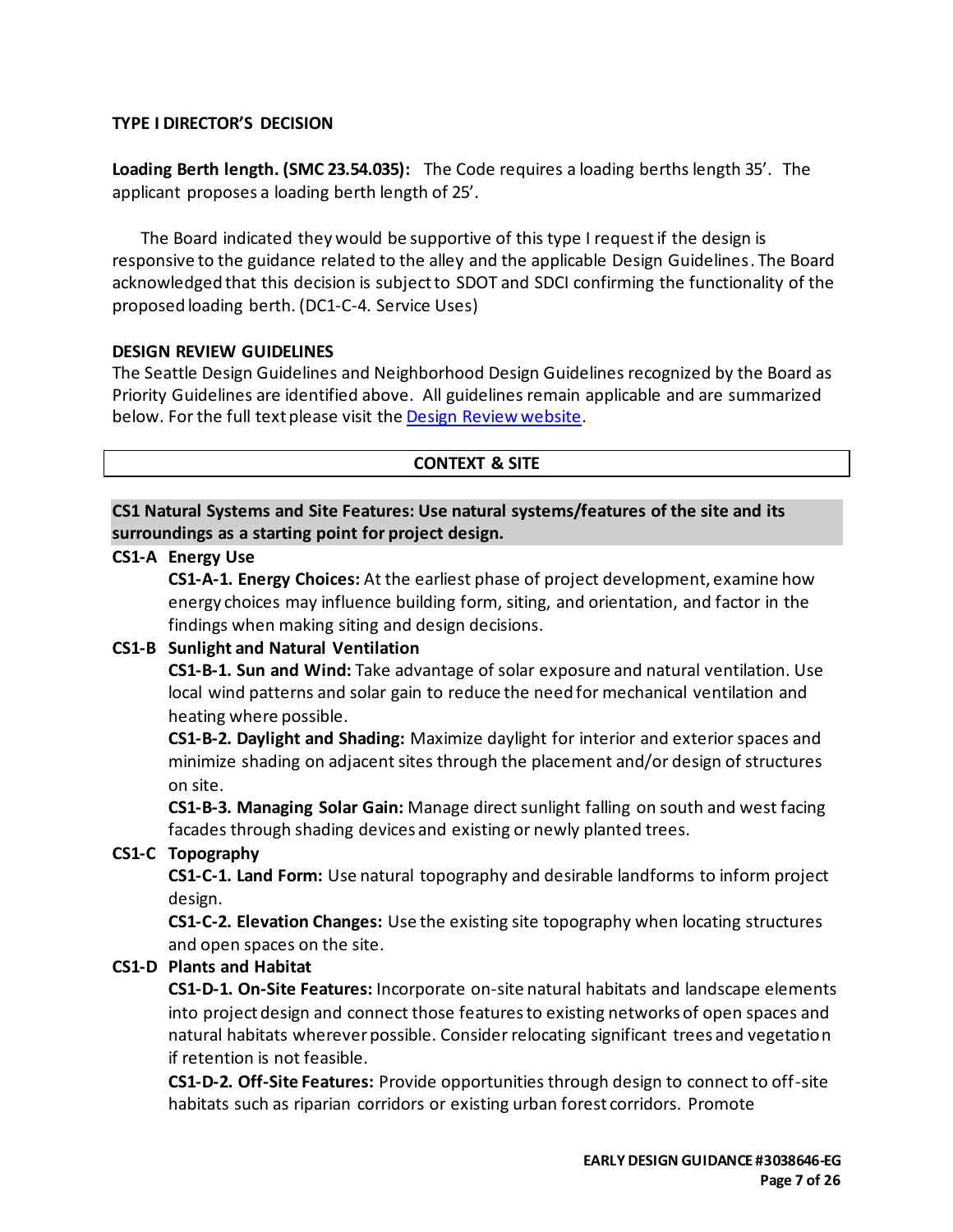continuous habitat, where possible, and increase interconnected corridors of urban forest and habitat where possible.

#### **CS1-E Water**

**CS1-E-1. Natural Water Features:** If the site includes any natural water features, consider ways to incorporate them into project design, where feasible **CS1-E-2. Adding Interest with Project Drainage:** Use project drainage systems as opportunities to add interest to the site through water-related design elements.

#### *University Supplemental Guidance:*

#### **CS1-1 Plan for Daylight & Trees**

**CS1-1-a. Building Massing & Upper Level Step-Backs:** Arrange building massing and use upper-level step-backs to increase solar access into ground floors, shared amenity spaces, streets, and the public realm, especially on narrow rights-of-way such as University Way NE. Use two-story or mezzanine layouts for residential or live-work units at or below-grade to increase daylight access to those units.

**CS1-1-b. Recessed or Sunken Living Space:** Avoid recessed or sunken living space, and minimize the distance that units are located below grade to provide direct access to daylight and air from above-grade windows for each unit.

**CS1-1-c. Trees:** Incorporate new and existing trees. Site the buildings and design building massing to preserve and incorporate existing mature trees, especially on slopes; this is especially relevant in the Ravenna Springs character area. Where removal is unavoidable, configure open space to accommodate large canopy trees that replace those removed.

# **CS2 Urban Pattern and Form: Strengthen the most desirable forms, characteristics, and patterns of the streets, block faces, and open spaces in the surrounding area.**

# **CS2-A Location in the City and Neighborhood**

**CS2-A-1. Sense of Place:** Emphasize attributes that give a distinctive sense of place. Design the building and open spaces to enhance areas where a strong identity already exists, and create a sense of place where the physical context is less established. **CS2-A-2. Architectural Presence:** Evaluate the degree of visibility or architectural presence that is appropriate or desired given the context, and design accordingly.

## **CS2-B Adjacent Sites, Streets, and Open Spaces**

**CS2-B-1. Site Characteristics:** Allow characteristics of sites to inform the design, especially where the street grid and topography create unusually shaped lots that can add distinction to the building massing.

**CS2-B-2. Connection to the Street:** Identify opportunities for the project to make a strong connection to the street and public realm.

**CS2-B-3. Character of Open Space:** Contribute to the character and proportion of surrounding open spaces.

#### **CS2-C Relationship to the Block**

**CS2-C-1. Corner Sites:** Corner sites can serve as gateways or focal points; both require careful detailing at the first three floors due to their high visibility from two or more streets and long distances.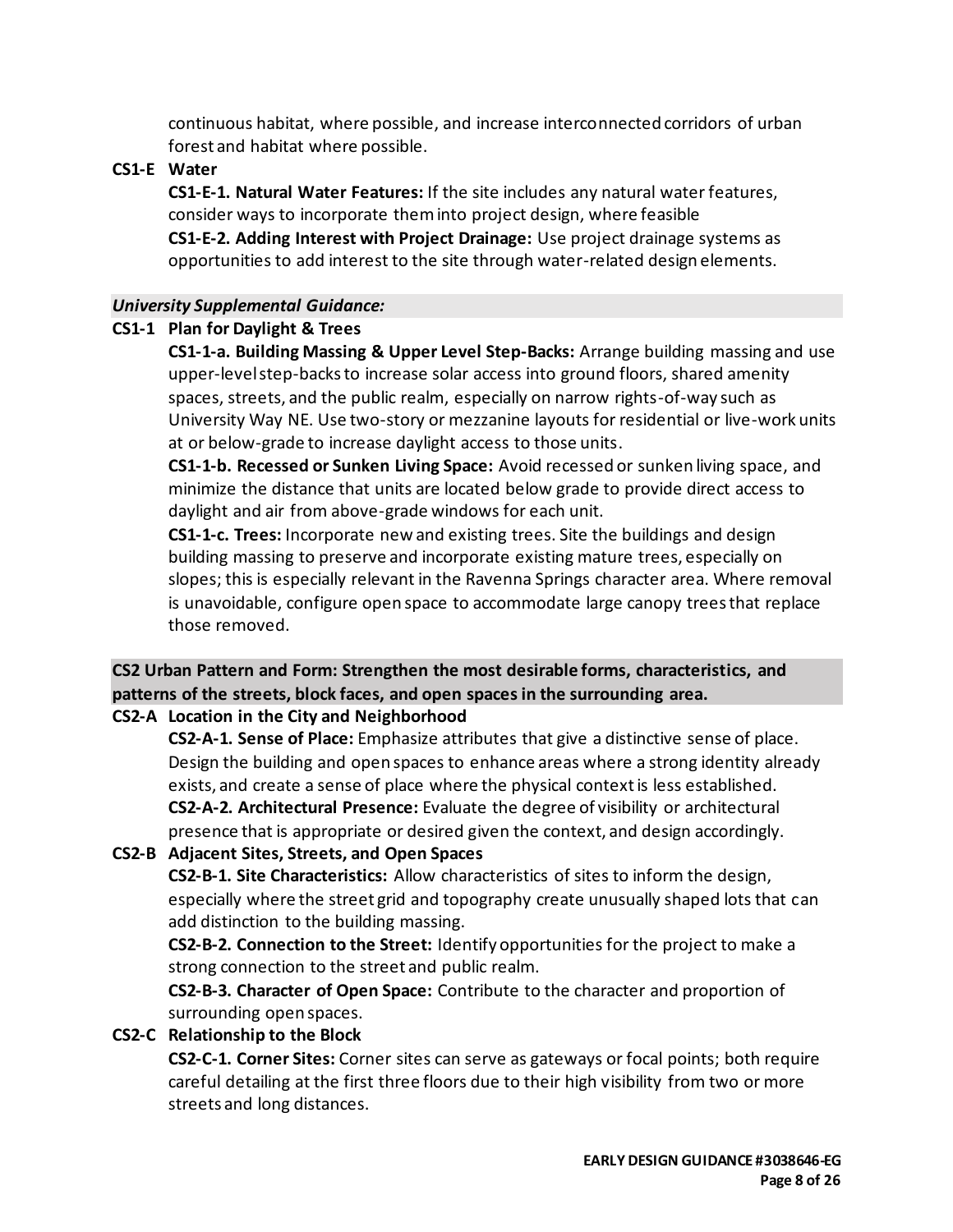**CS2-C-2. Mid-Block Sites:** Look to the uses and scales of adjacent buildings for clues about how to design a mid-block building. Continue a strong street-edge and respond to datum lines of adjacent buildings at the first three floors.

**CS2-C-3. Full Block Sites:** Break up long facades of full-block buildings to avoid a monolithic presence. Provide detail and human scale at street-level, and include repeating elements to add variety and rhythm to the façade and overall building design.

## **CS2-D Height, Bulk, and Scale**

**CS2-D-1. Existing Development and Zoning:** Review the height, bulk, and scale of neighboring buildings as well as the scale of development anticipated by zoning for the area to determine an appropriate complement and/or transition.

**CS2-D-2. Existing Site Features:** Use changes in topography, site shape, and vegetation or structures to help make a successful fit with adjacent properties.

**CS2-D-3. Zone Transitions:** For projects located at the edge of different zones, provide an appropriate transition or complement to the adjacent zone(s). Projects should create a step in perceived height, bulk and scale between the anticipated development potential of the adjacent zone and the proposed development.

**CS2-D-4. Massing Choices:** Strive for a successful transition between zones where a project abuts a less intense zone.

**CS2-D-5. Respect for Adjacent Sites:** Respect adjacent properties with design and site planning to minimize disrupting the privacy of residentsin adjacent buildings.

#### *University Supplemental Guidance:*

#### **CS2-1 Character Areas & Corridor Character Areas**

**CS2-1-a. Cowen Park Corners:** Use lush landscaping to carry the experience of Cowen Park down the north end of University Way NE. Incorporate generous sidewalks and seating areas.

**CS2-1-b. University Park South & 17th Ave Boulevard:** Reinforce the existing pattern of generous front setbacks. Incorporate occupiable amenity spaces into front setbacks with areas for large shade trees and landscaping. Take cues from the design, scale, and character of historic buildings, including: grand entries; sloped roofs; the use of brick, masonry, and wood; vertical window proportions; and a high degree of architectural detailing.

**CS2-1-c. Ravenna Springs:** Design projects to create and reinforce the quality of a cohesive neighborhood with massing that is broken into multiple buildings, individual unit entries, ground-related housing, highly permeable blocks with walkways and open spaces, and a high degree of landscaping and pedestrian amenities.

**CS2-1-d. University Village & 25th Ave NE:** Prioritize active edges and direct pedestrian connections to 25th Ave NE and the Burke Gilman Trail. Development along 25th Ave NE should create an active, engaging building edge for pedestrians and create protected sidewalks by utilizing planter strips with lush landscaping.

**CS2-1-e. The U District Core & The Ave:** Express an urban character that is distinct to the U District and prioritize the pedestrian experience with human-scaled design and a high degree of visual interest. Foster an eclectic mix of businesses and architectural styles.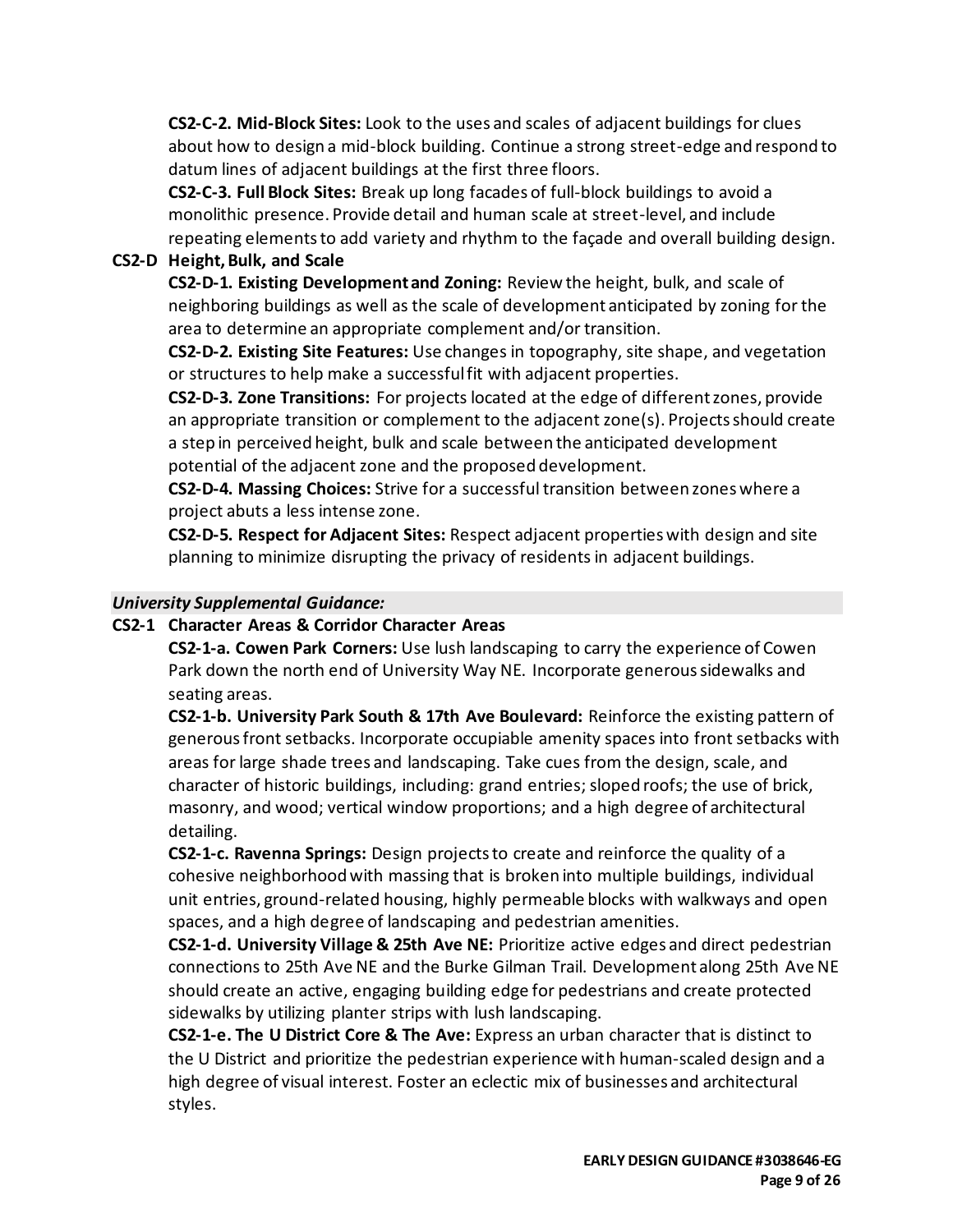1. Reflect historic platting patterns by articulating and/or modulating buildings and design styles at 20-40 foot intervals.

2. Use upper-level step-backs that respond to predominant and historic datums in context.

3. Incorporate balconies or terraces in buildings with residential uses to contribute to passive surveillance and visual interest.

4. Use lush, layered landscaping at street level, especially in residential areas south of NE 43rd St.

## **CS2-2 Neighborhood Context**

**CS2-2-a. Contribute to Community Character:** To enhance the eclectic character of the University District, plan and include elements that are easily customizable for tenants and businesses to individualize storefronts, kickplates, and streetscapes through paint colors, materials, lighting, signage, awning design, seating, or other pedestrian amenities. Use these features to express 20-40 foot storefront modules.

**CS2-2-b. Provide Zone Transitions:** When a project site abuts a zone with a height limit that is two stories shorter than the project site, provide upper-level setbacks that create a sensitive transition the less intensive zone.

**CS2-2-c. Activate Parks & Open Space:** In development adjacent to open space and parks, activate the building edges by incorporating active uses, small public plazas or seating areas for ground-floor uses, as well as balconies or terraces at upper floors. Design adjacent projects to act as a deferential backdrop, with refined building facades that help frame the open space, or incorporate artistic features that complement the function of the open space and create an "outdoor room."

## **CS2-3 Gateways & Placemaking Corners**

**CS2-3-a. Special Site Features:** For new buildings located on a corner, including, but not limited to the corner locations identified in Map 3 of the full Guidelines, consider providing special building elements distinguishable from the rest of the building such as a tower, corner articulation or bay windows. Consider a special site feature such as diagonal orientation and entry, a sculpture, a courtyard, or other device. Corner entries should be set back to allow pedestrian flow and good visibility at the intersection. **CS2-3-b. Gateways:** Gateways identified on Map A are significant "entry" points in the U District Neighborhood.

1. Express a sense of arrival to a distinct area with distinctive forms, prominent massing, unique design concepts, and the highest attention to design quality.

2. Create pedestrian accommodating entries with wider sidewalks, significant landscaping features, public plazas, active uses, and art.

**CS2-3-c. Placemaking Corners:** Placemaking Corners identified on Map A are key nodes and pedestrian activity areas within the U District Neighborhood.

1. Design projects as part of a composition with the adjacent corner-facing sites to frame the space and balance strong spatial edges with adequate space for movement and activity, including small plazas, seating, and public art.

2. Incorporate special paving and surface treatments; art installations; seating; kiosks.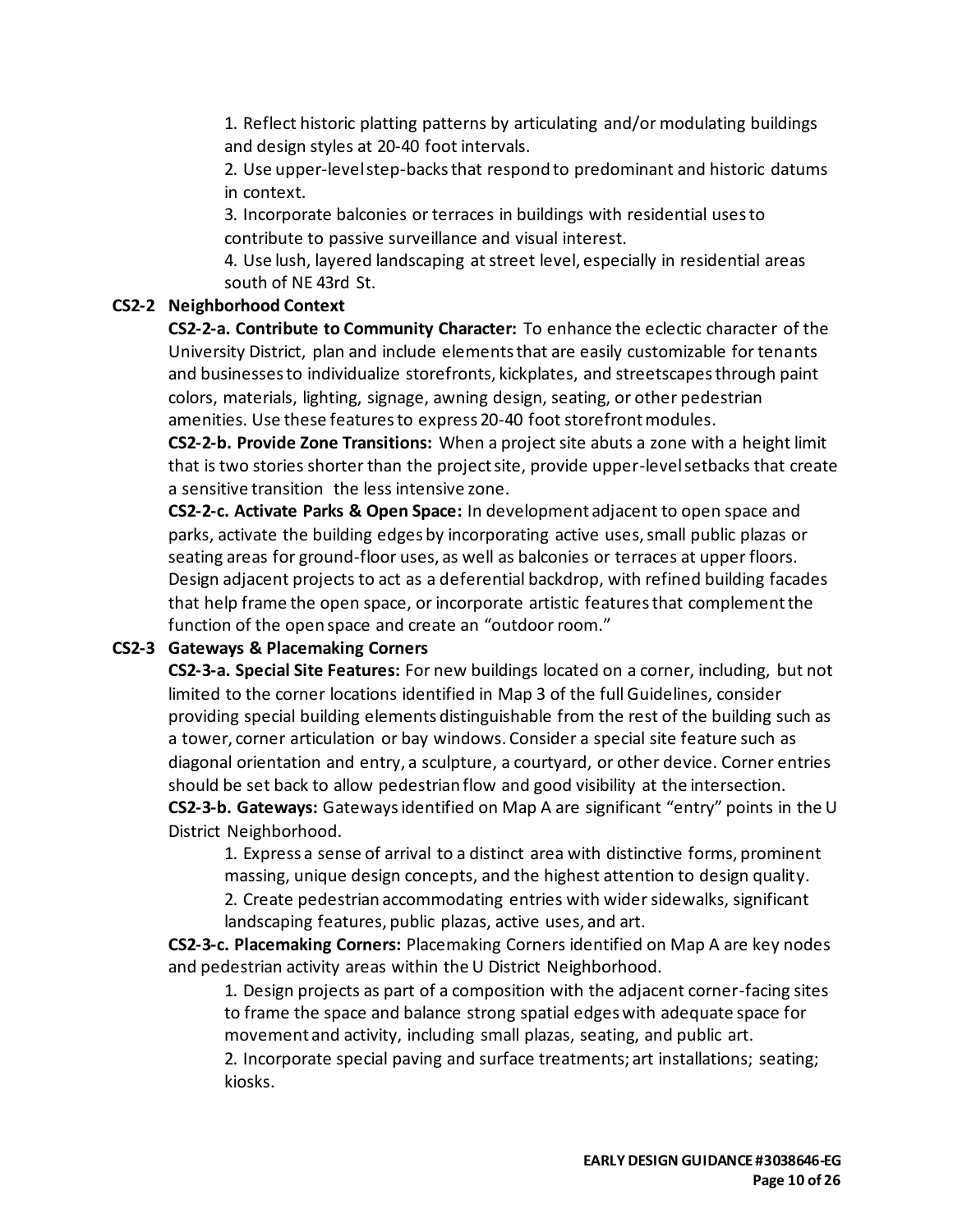**CS3 Architectural Context and Character: Contribute to the architectural character of the neighborhood.**

## **CS3-A Emphasizing Positive Neighborhood Attributes**

**CS3-A-1. Fitting Old and New Together:** Create compatibility between new projects, and existing architectural context, including historic and modern designs, through building articulation, scale and proportion, roof forms, detailing, fenestration, and/or the use of complementary materials.

**CS3-A-2. Contemporary Design:** Explore how contemporary designs can contribute to the development of attractive new forms and architectural styles; as expressed through use of new materials or other means.

**CS3-A-3. Established Neighborhoods:** In existing neighborhoods with a well-defined architectural character, site and design new structures to complement or be compatible with the architectural style and siting patterns of neighborhood buildings.

**CS3-A-4. Evolving Neighborhoods:** In neighborhoods where architectural character is evolving or otherwise in transition, explore ways for new development to establish a positive and desirable context for others to build upon in the future.

# **CS3-B Local History and Culture**

**CS3-B-1. Placemaking:** Explore the history of the site and neighborhood as a potential placemaking opportunity. Look for historical and cultural significance, using neighborhood groups and archives as resources.

**CS3-B-2. Historical/Cultural References:** Reuse existing structures on the site where feasible as a means of incorporating historical or cultural elements into the new project.

## *University Supplemental Guidance:*

## **CS3-1 University District Architectural Character**

**CS3-1-a. Architectural Styles:** Foster the eclectic mix of architectural styles and forms on the block and throughout the neighborhood while maintaining articulated base designs that are pedestrian-oriented. Repetition of architectural forms and character, whether visually adjacent or within the U District, is strongly discouraged.

**CS3-1-b. Predominant Styles:** Complement and continue predominant styles or materials when the immediate context of a site is comprised of buildings or a collection of buildings with local significance or identifiable architectural styles or similar materials. **CS3-1-c. Historic Patterns:** Articulate building forms and facades to respond to historic platting patterns to create compatibility between contemporary architecture and existing development**.**

**CS3-1-d. Horizontal and Vertical Patterns:** Respond to nearby predominant horizontal and vertical patterns and datum lines, and take cues from design elements in older structures such as campus gothic style, punched windows, texture-rich materials, and thoughtful detailing.

# **CS3-2 Adaptive Reuse & Preservation**

**CS3-2-a. Existing Structures & Facades:** Preserve or rehabilitate existing structures or facades, especially those with architectural merit, local significance, and/or quality materials including brick.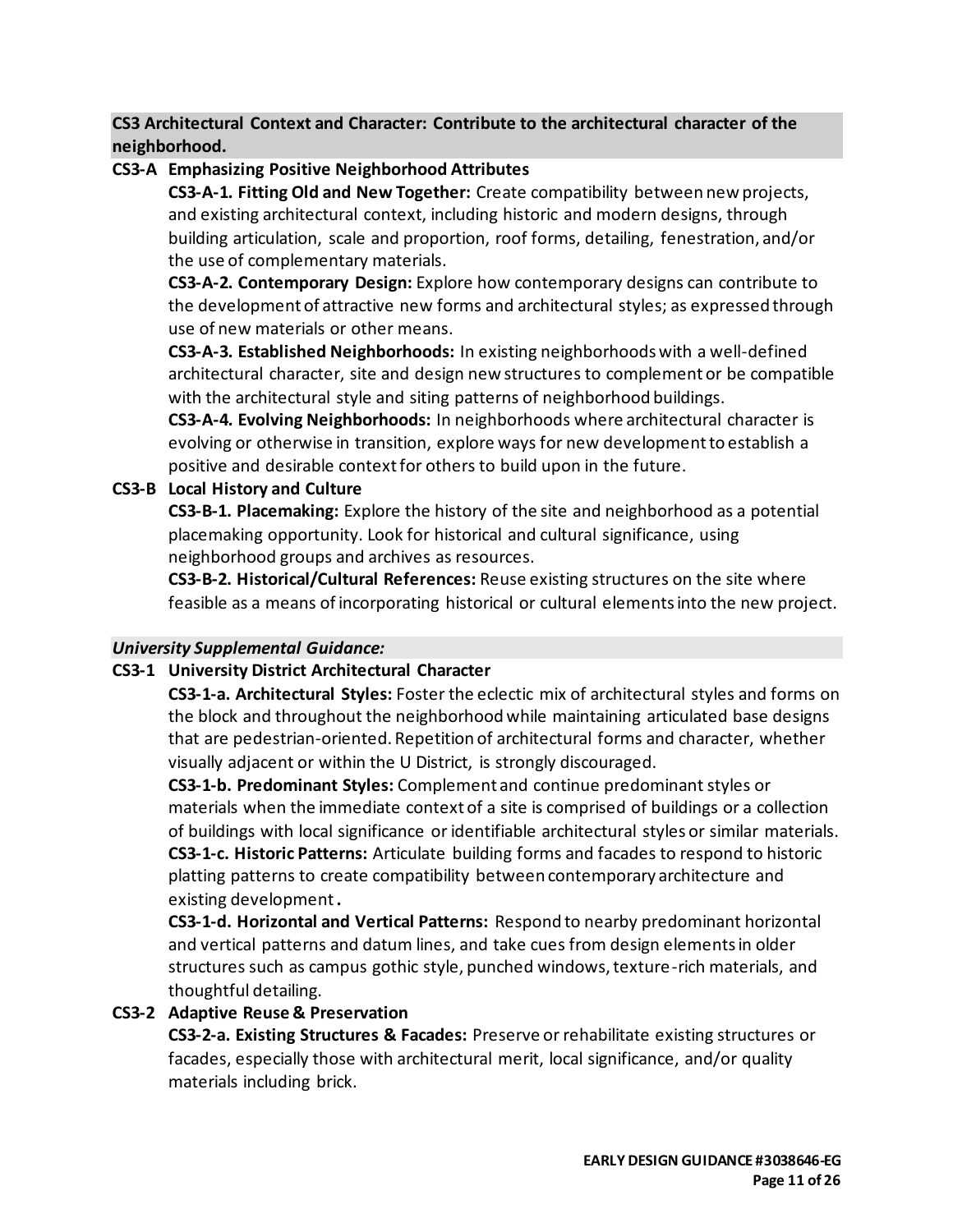**CS3-2-b. Repurpose Materials:** Creatively repurpose materials, signage, and other physical pieces from existing development into new projects to create a connection with the neighborhood's past and contribute to a sense of place.

#### **PUBLIC LIFE**

**PL1 Connectivity: Complement and contribute to the network of open spaces around the site and the connections among them.**

#### **PL1-A Network of Open Spaces**

**PL1-A-1. Enhancing Open Space:** Design the building and open spaces to positively contribute to a broader network of open spaces throughout the neighborhood. **PL1-A-2. Adding to Public Life:** Seek opportunities to foster human interaction through an increase in the size and quality of project-related open space available for public life.

#### **PL1-B Walkways and Connections**

**PL1-B-1. Pedestrian Infrastructure:** Connect on-site pedestrian walkways with existing public and private pedestrian infrastructure, thereby supporting pedestrian connections within and outside the project.

**PL1-B-2. Pedestrian Volumes:** Provide ample space for pedestrian flow and circulation, particularly in areas where there is already heavy pedestrian traffic or where the project is expected to add or attract pedestrians to the area.

**PL1-B-3. Pedestrian Amenities:**Opportunities for creating lively, pedestrian oriented open spaces to enliven the area and attract interest and interaction with the site and building should be considered.

## **PL1-C Outdoor Uses and Activities**

**PL1-C-1. Selecting Activity Areas:** Concentrate activity areas in places with sunny exposure, views across spaces, and in direct line with pedestrian routes.

**PL1-C-2. Informal Community Uses:** In addition to places for walking and sitting, consider including space for informal community use such as performances, farmer's markets, kiosks and community bulletin boards, cafes, or street vending.

**PL1-C-3. Year-Round Activity:** Where possible, include features in open spaces for activities beyond daylight hours and throughout the seasons of the year, especially in neighborhood centers where active open space will contribute vibrancy, economic health, and public safety.

#### *University Supplemental Guidance:*

#### **PL1-1 Networks & Connections to Community Open Space**

**PL1-1-a. Engage the Public Realm:** Include open space at grade that physically or visually engages the public realm: Options include plazas, public courtyards, play areas, gardens, and ground level patios.

**PL1-1-b. Green Streets & Green Spines:** Projects located on Green Streets and within the U District Green Spines: Include multiple types of publicly-accessible open spaces and private amenity spaces that address the public realm including: balconies and unit patios, pocket plazas, strategic setbacks at grade for seating areas and play areas, and upper-level setbacks with terraces or patios.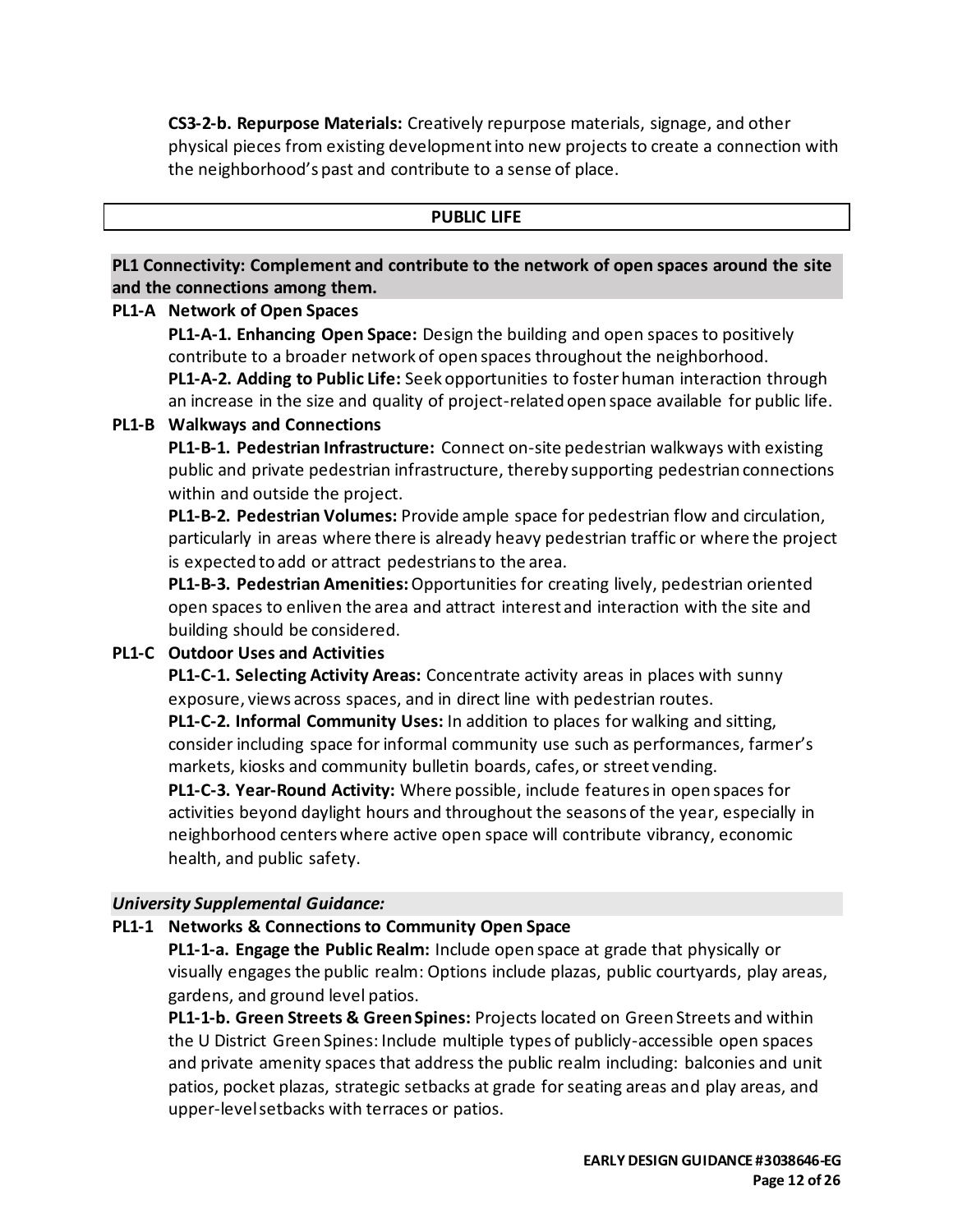**PL1-1-c. Burke-Gilman Trail:** For projects adjacent to the Burke-Gilman Trail, provide physical and visual connections for pedestrians and cyclists. Design trail-facing facades with active uses, including retail, amenity space, and unit stoops or patios.

**PL1-1-d. Alleyways:** Treat all alleyways as potential pedestrian routes: Incorporate windows, entries, art, lighting, and active uses on alley-facing facades to activate and improve safety in alleys.

# **PL1-2 Shared Alleys & Mid-Block Pedestrian Connections**

**PL1-2-a. Pedestrian-Priority Network:** Reinforce existing movement patterns and introduce connections that weave a pedestrian-priority network throughout the neighborhood with mid-block pedestrian pathways and shared alleys.

**PL1-2-b. Connect Street to Alley:** East-west mid-block pedestrian connections from the street to alley are strongly encouraged on blocks within the "Mid-block Pedestrian Pathway Priority Area." Projects within the approximate middle third of the block are the preferred location for mid-block pedestrian connections.

**PL1-2-c. Activate Second "Fronts":** Design facades adjacent to mid-block pedestrian connections and shared alleys as a second "front" with activating uses:

1. Locate active ground-level uses along shared alleys and pedestrian pathways, including secondary entrances for businesses and individual unit entries separated by grade or setbacks for residential uses.

2. Avoid long blank walls. Where unavoidable due to service uses, treat blank walls with artwork, interesting materials, lighting, and/or architectural features.

**PL1-2-d. People-Friendly Spaces:** Create usable, safe, people-friendly spaces:

1. Include upper-level balconies or terraces so that occupiable spaces overlook shared alleys and mid-block connections.

2. Strive for clear sightlines. Where mid-block connections do not cross the rightof-way or do not align across an alley or street, provide a focal point and wayfinding features at the visual terminus.

3. Incorporate secondary spaces for impromptu gatherings, play opportunities, outdoor seating, and bike racks.

**PL1-2-e. Signage & Wayfinding:** Create consistent signage & incorporate wayfinding elements:

1. Install wayfinding elements on street and alley facades to highlight entrances to alleys and midblock crossings including special architectural treatments, creative signage, ground treatments, lighting, and façade design. Strive for continuity of design features throughout the neighborhood.

2. Incorporate street furniture, art installations, creative paving, paint patterns or lighting throughout shared alleys and mid-block connections.

**PL2 Walkability: Create a safe and comfortable walking environment that is easy to navigate and well-connected to existing pedestrian walkways and features.**

# **PL2-A Accessibility**

**PL2-A-1. Access for All:** Provide access for people of all abilities in a manner that is fully integrated into the project design. Design entries and other primary access points such that all visitors can be greeted and welcomed through the front door.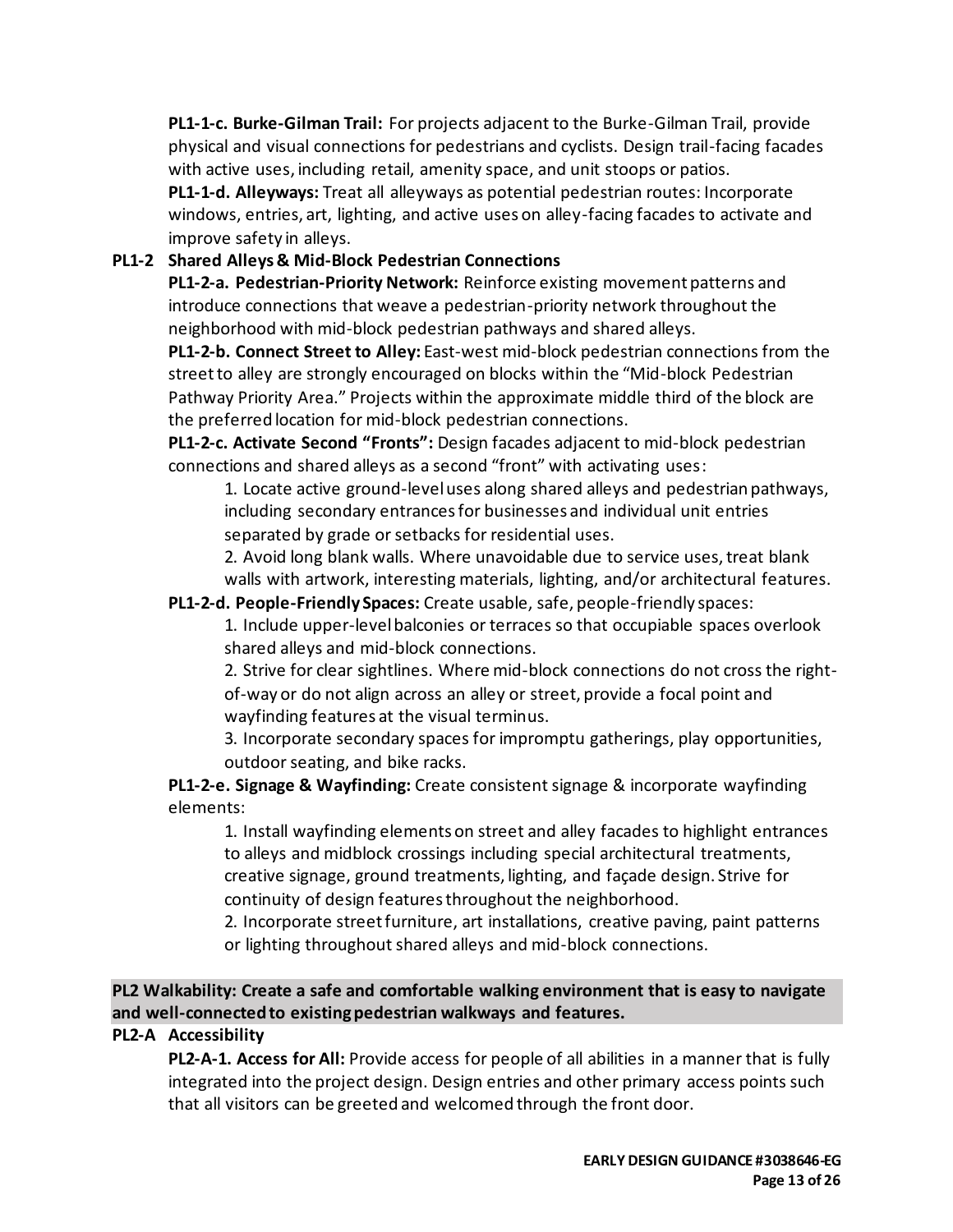**PL2-A-2. Access Challenges:**Add features to assist pedestrians in navigating sloped sites, long blocks, or other challenges.

# **PL2-B Safety and Security**

**PL2-B-1. Eyes on the Street:** Create a safe environment by providing lines of sight and encouraging natural surveillance.

**PL2-B-2. Lighting for Safety:** Provide lighting at sufficient lumen intensities and scales, including pathway illumination, pedestrian and entry lighting, and/or security lights. **PL2-B-3. Street-Level Transparency:** Ensure transparency of street-level uses (for uses such as nonresidential uses or residential lobbies), where appropriate, by keeping views open into spaces behind walls or plantings, at corners, or along narrow passageways.

## **PL2-C Weather Protection**

**PL2-C-1. Locations and Coverage:** Overhead weather protection is encouraged and should be located at or near uses that generate pedestrian activity such as entries, retail uses, and transit stops.

**PL2-C-2. Design Integration:** Integrate weather protection, gutters and downspouts into the design of the structure as a whole, and ensure that it also relates well to neighboring buildings in design, coverage, or other features.

**PL2-C-3. People-Friendly Spaces:** Create an artful and people-friendly space beneath building.

# **PL2-D Wayfinding**

**PL2-D-1. Design as Wayfinding:** Use design features as a means of wayfinding wherever possible.

# **PL3 Street-Level Interaction: Encourage human interaction and activity at the street-level with clear connections to building entries and edges.**

## **PL3-A Entries**

**PL3-A-1. Design Objectives:** Design primary entries to be obvious, identifiable, and distinctive with clear lines of sight and lobbies visually connected to the street.

**PL3-A-2. Common Entries:** Multi-story residential buildings need to provide privacy and security for residents but also be welcoming and identifiable to visitors.

**PL3-A-3. Individual Entries:** Ground-related housing should be scaled and detailed appropriately to provide for a more intimate type of entry.

**PL3-A-4. Ensemble of Elements:** Design the entry as a collection of coordinated elements including the door(s), overhead features, ground surface, landscaping, lighting, and other features.

# **PL3-B Residential Edges**

**PL3-B-1. Security and Privacy:** Provide security and privacy for residential buildings through the use of a buffer or semi-private space between the development and the street or neighboring buildings.

**PL3-B-2. Ground-level Residential:** Privacy and security issues are particularly important in buildings with ground-level housing, both at entries and where windows are located overlooking the street.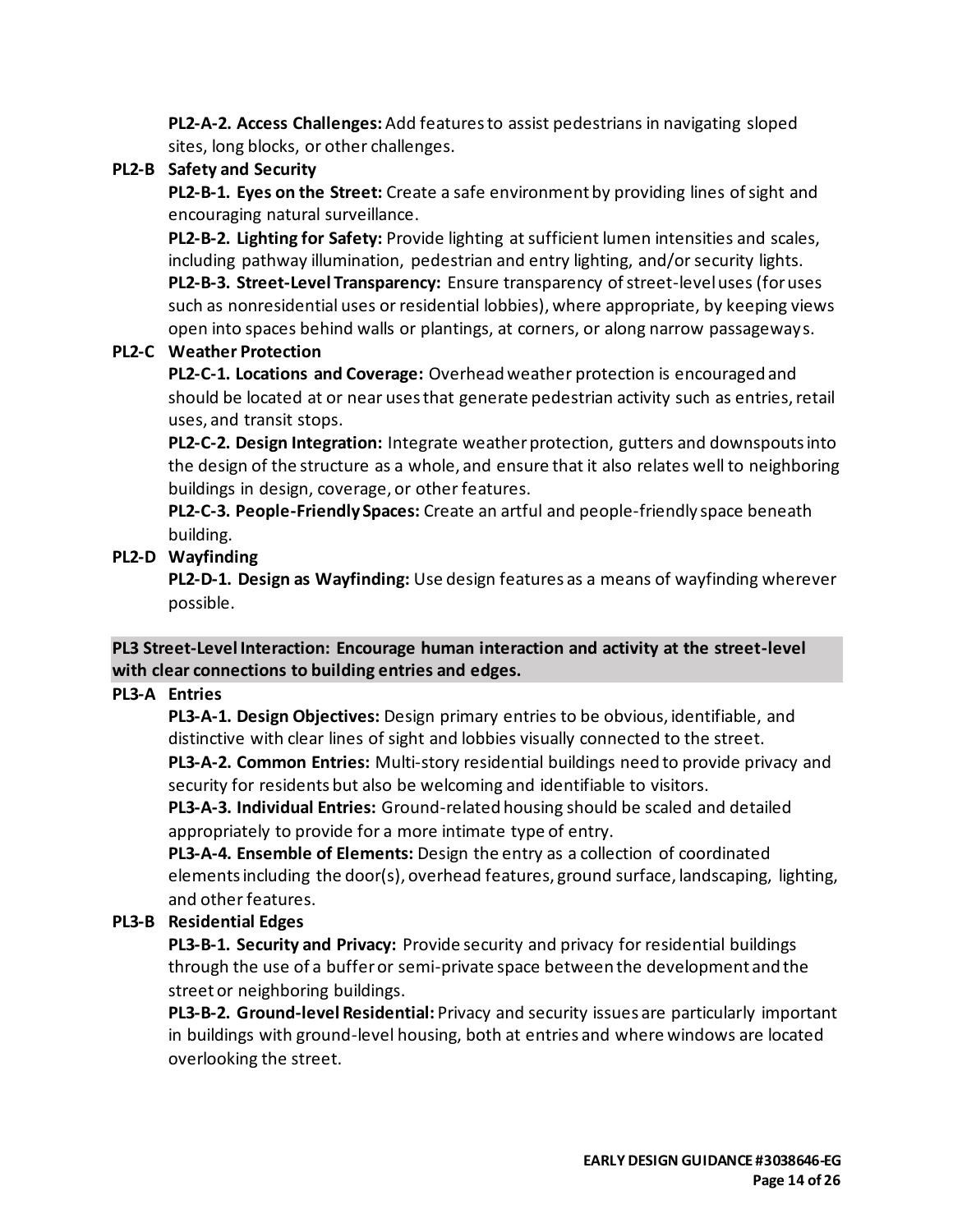**PL3-B-3. Buildings with Live/Work Uses:** Maintain active and transparent facades in the design of live/work residences. Design the first floor so it can be adapted to other commercial use as needed in the future.

**PL3-B-4. Interaction:** Provide opportunities for interaction among residents and neighbors.

# **PL3-C Retail Edges**

**PL3-C-1. Porous Edge:** Engage passersby with opportunities to interact visually with the building interior using glazing and transparency. Create multiple entries where possible and make a physical and visual connection between people on the sidewalk and retail activities in the building.

**PL3-C-2. Visibility:**Maximize visibility into the building interior and merchandise displays. Consider fully operational glazed wall-sized doors that can be completely opened to the street, increased height in lobbies, and/or special lighting for displays. **PL3-C-3. Ancillary Activities:** Allow space for activities such as sidewalk vending, seating, and restaurant dining to occur. Consider setting structures back from the street or incorporating space in the project design into which retail uses can extend.

#### *University Supplemental Guidance:*

## **PL3-1 Entries**

**PL3-1-a. Prominent Design:** Design prominent, accommodating entries with vertical emphasis and intricate architectural interest at a variety of scales. Use high-quality materials and detailing to create an identifiable entrance and welcoming experience for visitors and users.

**PL3-1-b. Grade Separations:** Avoid grade separations at retail entries: Step building floor plates along sloped sites to avoid raised or below-grade entries for commercial along the sidewalk.

**PL3-1-c. Courtyard Entries:** Courtyard entries should be physically and visually accessible from the street. Units facing the courtyard should have a porch, stoop, or deck associated with the dwelling unit to support community interaction. Any fences or gates should be set back from the sidewalk to incorporate a semi-public transitional space.

## **PL3-2 Ground-Level Residential Design**

**PL3-2-a. Articulate Units:** Articulate individual dwelling units and provide usable stoops or patios for street-facing residential units. Include architectural detailing that expresses a residential use, such as contrasting trim, hardware, awnings, mailboxes, address numbers, and appropriately scaled materials. Provide opportunities for personalization. **PL3-2-b. Rowhouse-Style:** Use rowhouse-style units at the base of residential structures to transition to the pedestrian sidewalk and street; they provide large windows, entries, patios and other activating features.

**PL3-2-c. Buffer Space:** Provide adequate buffer space as a transition from the sidewalk to residential uses for visual connection and passive surveillance of the public realm. Raise units slightly above grade or provide an adequate setback. Use buffers of low walls, planters, and layered landscaping; avoid tall fences and patios below grade.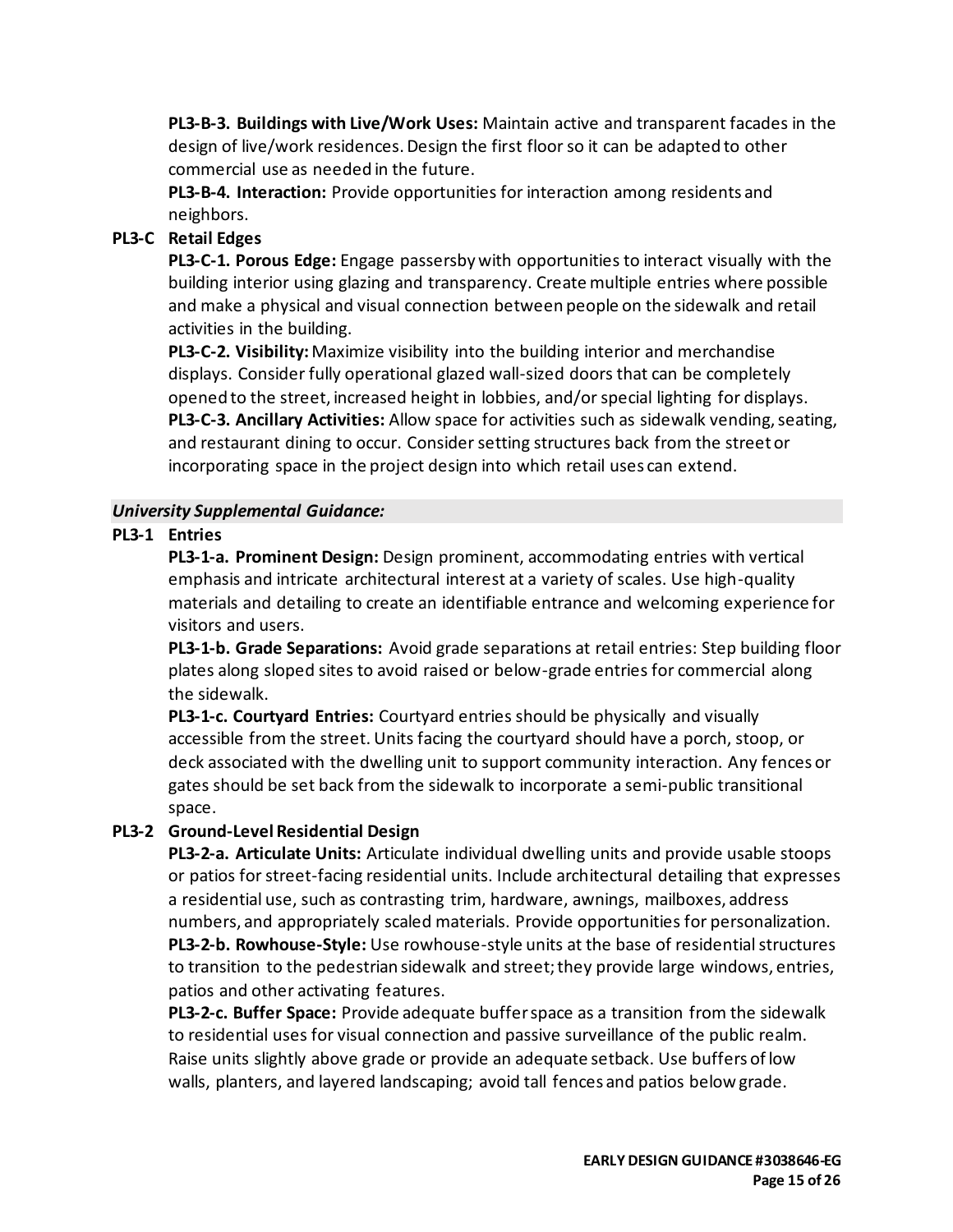**PL3-2-d. Shared Space:** Where direct-unit entries are challenging due to a site's physical constraints, include a generous main entry with occupiable shared space or forecourt to create a "front porch" for residents. Provide ample space for bicycles, seating, furniture, and planters.

# **PL3-3 Mixed Use Corridors & Commercial Frontages**

**PL3-3-a. Street Wall:** Maintain a well-defined street wall on mixed-use corridors to create an urban character. Incorporate strategic setbacks at corners and entries for seating, usable open space, and landscaping.

**PL3-3-b. Human-Scaled Experience:** Provide frequent entrances, expressed breaks, and architectural interest at regular intervals of 20-30 feet (regardless of uses/ tenants occupying ground-level spaces) to create a human-scaled experience and accommodate the presence or appearance of small storefronts. Add unique features to long sections of storefront systems.

**PL3-3-c. Residential Entries & Signage:** Residential entries for upper-floor residential uses and residential signage should not dominate the street frontage over commercial uses.

**PL3-3-d. Non-Activating Uses:** Minimize the size and presence of residential lobbies and other non-activating uses to maintain the commercial intensity and viability of mixeduse corridors.

**PL3-3-e. Edge:** Design a porous, engaging edge for all commercial uses at street-level. Include operable windows at all levels of the building and especially at the street level to maximize permeability and activate the streetscape. Design street-level facades that open to or near sidewalk level allowing uses to spill out, and provide areas for outdoor seating.

**PL3-3-f. Adaptability:** Design live-work units and all other non-commercial spaces for conversion to street-accessed commercial uses over the life of a building. Provide a direct path to the entry from the sidewalk, transitional areas that can be used as outdoor seating, awnings, and pavement treatments. Avoid or minimize tall, structural sills that would inhibit future storefront flexibility. Use recessed entries and nonpermanent solutions for privacy for residential uses, such as movable planters. Unit layout should separate living spaces from work space, to provide appropriate privacy for living spaces.

# **PL4 Active Transportation: Incorporate design features that facilitate active forms of transportation such as walking, bicycling, and use of transit.**

## **PL4-A Entry Locations and Relationships**

**PL4-A-1. Serving all Modes of Travel:** Provide safe and convenient access points for all modes of travel.

**PL4-A-2. Connections to All Modes:** Site the primary entry in a location that logically relates to building uses and clearly connects all major points of access.

# **PL4-B Planning Ahead for Bicyclists**

**PL4-B-1. Early Planning:** Consider existing and future bicycle traffic to and through the site early in the process so that access and connections are integrated into the project along with other modes of travel.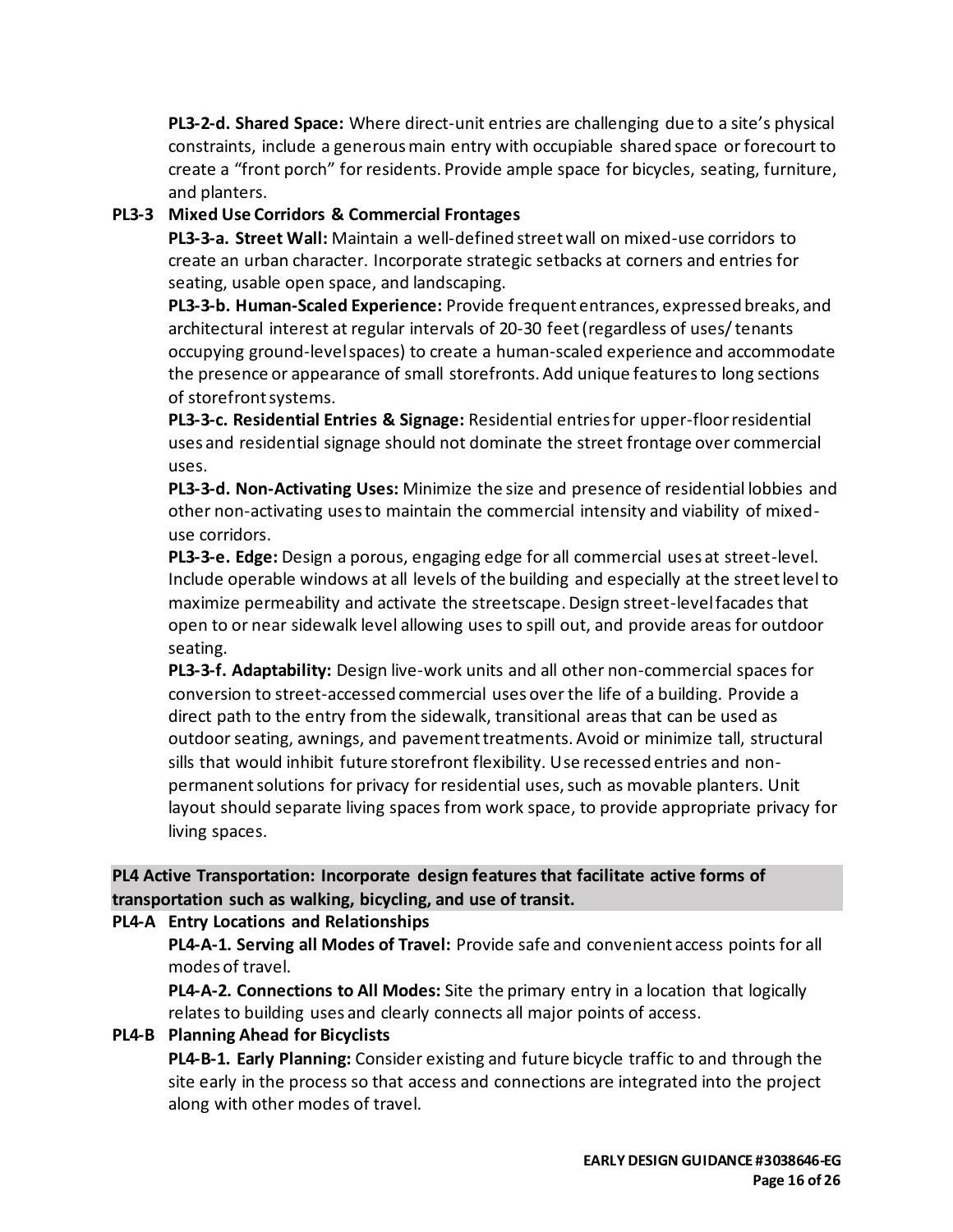**PL4-B-2. Bike Facilities:** Facilities such as bike racks and storage, bike share stations, shower facilities and lockers for bicyclists should be located to maximize convenience, security, and safety.

**PL4-B-3. Bike Connections:** Facilitate connections to bicycle trails and infrastructure around and beyond the project.

## **PL4-C Planning Ahead For Transit**

**PL4-C-1. Influence on Project Design:** Identify how a transit stop (planned or built) adjacent to or near the site may influence project design, provide opportunities for placemaking.

**PL4-C-2. On-site Transit Stops:** If a transit stop is located onsite, design project-related pedestrian improvements and amenities so that they complement any amenities provided for transit riders.

**PL4-C-3. Transit Connections:** Where no transit stops are on or adjacent to the site, identify where the nearest transit stops and pedestrian routes are and include design features and connections within the project design as appropriate.

## *University Supplemental Guidance:*

# **PL4-1 Bicycle Circulation & Parking**

**PL4-1-a. Efficient & Secure Parking:** Design bicycle parking for efficiency and security. Bicycle use and parking should be encouraged to promote a healthy and active neighborhood and to support local businesses. Bicycle racks should be plentiful, and either be from the Seattle Department of Transportation's bike parking program or be an approved rack of similar "inverted U" or "staple style".

**PL4-1-b. Placemaking:** Integrate design features into bicycle facilities that enhance placemaking, such as having a uniform color for bike racks within the U District or having distinctive place-names designed into the racks.

**PL4-1-c. Convenient Location:** Locate bicycle parking and bicycle racks in convenient locations for residents and temporary users with easy access, weather protection, and minimal grade changes. Provide direct routes from bicycle lanes to bicycle parking in garages or bicycle racks, and provide signage that directs bicyclists to these facilities. When bicycle parking is located indoors, minimize obstructions, and consider using sliding or automatic doors.

# **PL4-2 Connections and Facilities for Transit**

**PL4-2-a. Connections to Light-Rail:** Ensure convenient connections to the light-rail station for development near the station or other high-volume transit stops. This might include voluntary setbacks to afford widened sidewalks, chamfered building corners, and/or recessed entries to facilitate higher pedestrian volumes near the stations. **PL4-2-b. Integrated Waiting Areas:** Integrate waiting areas for transit and vehicle pickup into the building design, rather than adjacent to the street, where possible and with approval of agencies. Include shelters, large canopies, lean bars, and benches.

## **DESIGN CONCEPT**

**DC1 Project Uses and Activities: Optimize the arrangement of uses and activities on site.**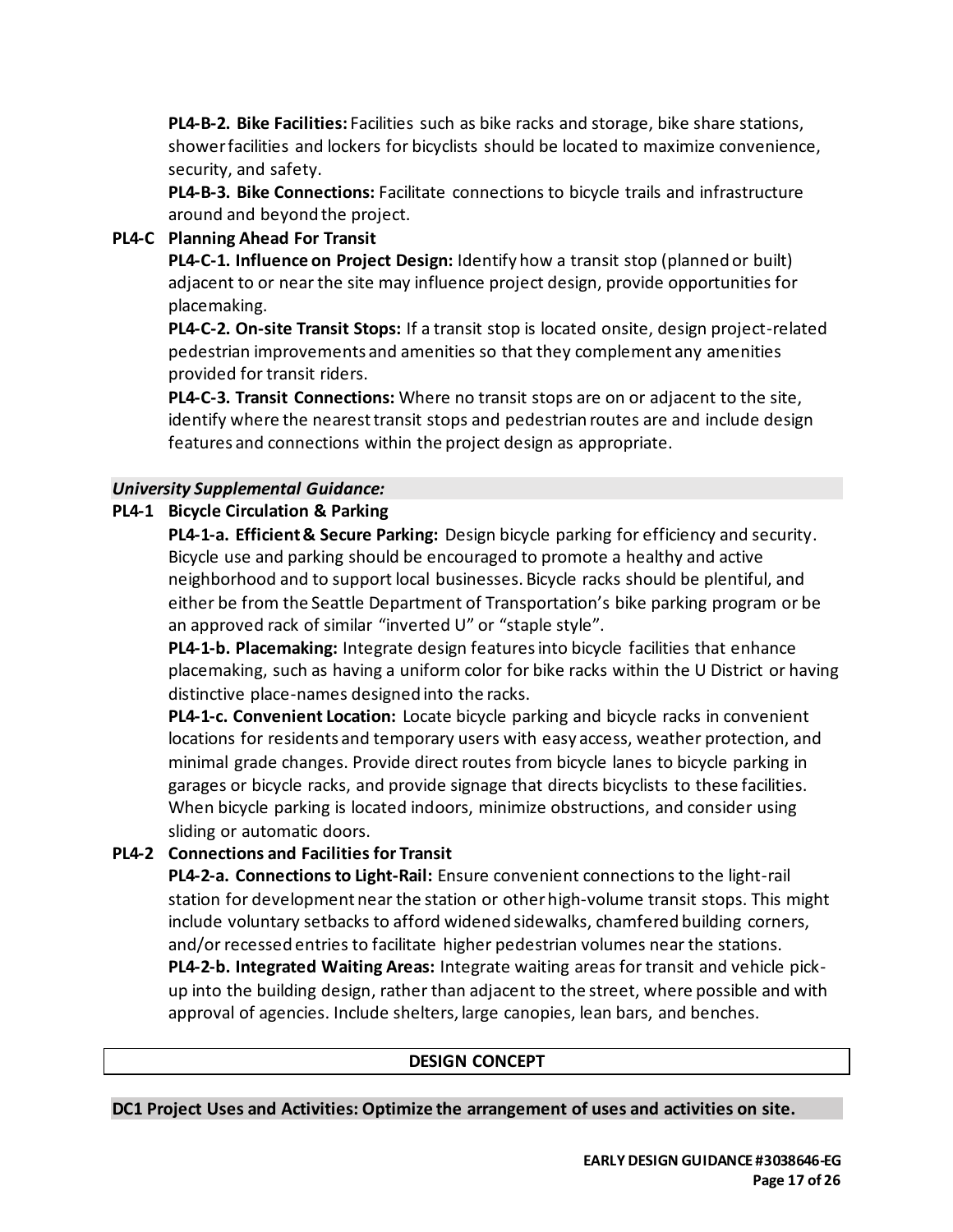#### **DC1-A Arrangement of Interior Uses**

**DC1-A-1. Visibility:** Locate uses and services frequently used by the public in visible or prominent areas, such as at entries or along the street front.

**DC1-A-2. Gathering Places:** Maximize the use of any interior or exterior gathering spaces.

**DC1-A-3. Flexibility:** Build in flexibility so the building can adapt over time to evolving needs, such as the ability to change residential space to commercial space as needed. **DC1-A-4. Views and Connections:** Locate interior uses and activities to take advantage of views and physical connections to exterior spaces and uses.

#### **DC1-B Vehicular Access and Circulation**

**DC1-B-1. Access Location and Design:** Choose locations for vehicular access, service uses, and delivery areas that minimize conflict between vehicles and non-motorists wherever possible. Emphasize use of the sidewalk for pedestrians, and create safe and attractive conditions for pedestrians, bicyclists, and drivers.

**DC1-B-2. Facilities for Alternative Transportation:** Locate facilities for alternative transportation in prominent locations that are convenient and readily accessible to expected users.

#### **DC1-C Parking and Service Uses**

**DC1-C-1. Below-Grade Parking:** Locate parking below grade wherever possible. Where a surface parking lot is the only alternative, locate the parking in rear or side yards, or on lower or less visible portions of the site.

**DC1-C-2. Visual Impacts:** Reduce the visual impacts of parking lots, parking structures, entrances, and related signs and equipment as much as possible.

**DC1-C-3. Multiple Uses:** Design parking areas to serve multiple uses such as children's play space, outdoor gathering areas, sports courts, woonerf, or common space in multifamily projects.

**DC1-C-4. Service Uses:** Locate and design service entries, loading docks, and trash receptacles away from pedestrian areas or to a less visible portion of the site to reduce possible impacts of these facilities on building aesthetics and pedestrian circulation.

#### *University Supplemental Guidance:*

## **DC1-1 Activating Uses**

**DC1-1-a. Street Frontages:** Maximize active uses along street frontages and minimize the amount of frontage dedicated to lobby/lounges, office, and leasing spaces - uses which an be located elsewhere in the building. Provide a high frequency of entries for both commercial and residential uses.

**DC1-1-b. Commercial Spaces:** Group commercial spaces (or live-work) at corners and clusters at street level rather than fragmenting them between lobbies and other ground-floor uses.

**DC1-1-c. Passive Surveillance:** Where residential uses face on-site or public open spaces, parks, or access drive, balance privacy layering with passive surveillance by incorporating stoops, patios, and balconies, lighting. Minimize garage frontages at these locations.

#### **DC1-2 Visual and Safety Impacts**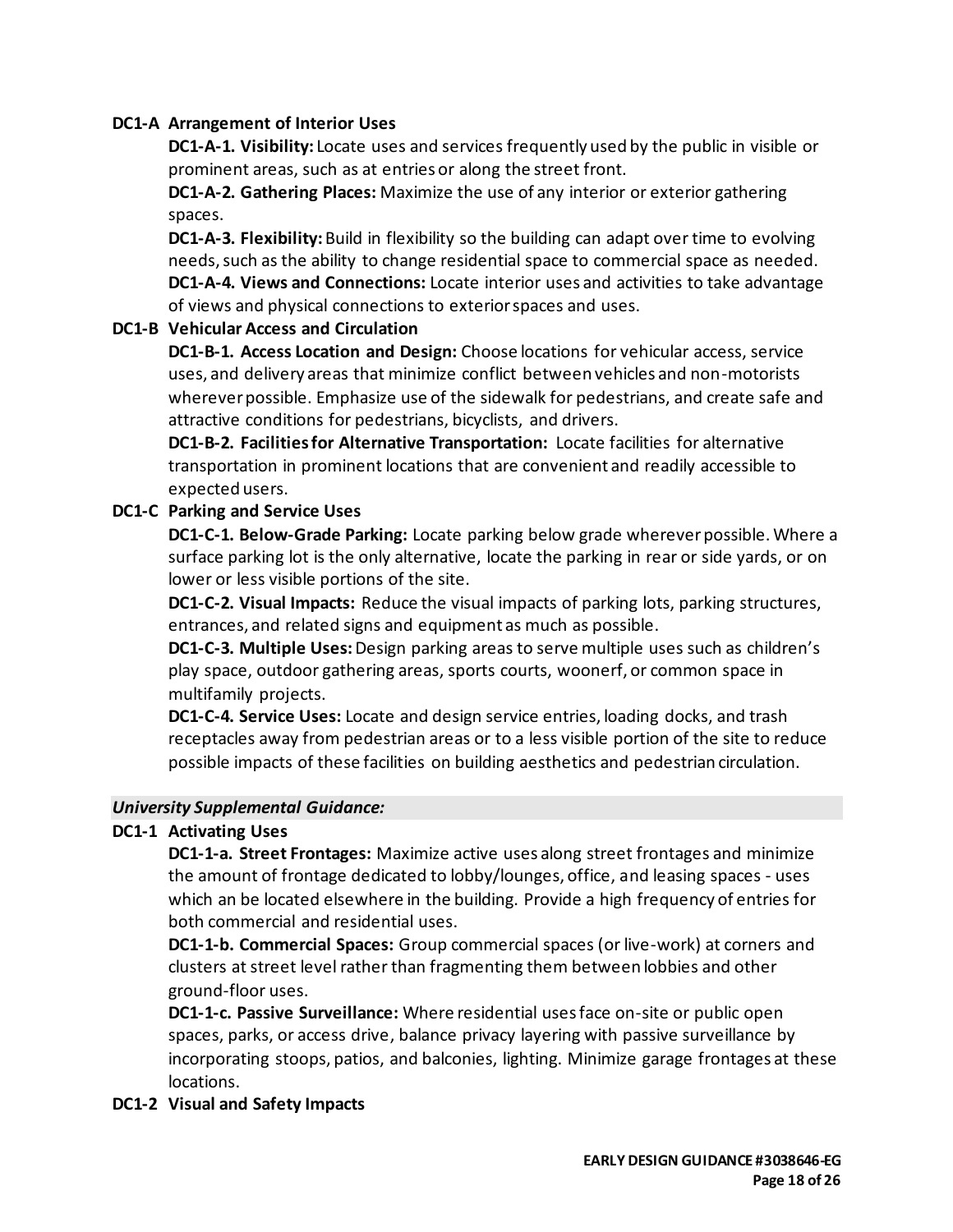**DC1-2-a. Service Entries & Trash Receptacles:** Locate service entries and trash receptacles within the building, mid-block along shared alleys and away from pedestrian crossings or gathering spots at mid-block connections.

**DC1-2-b. High-Quality Materials:** Use high quality materials and finishes for all service screening and garage doors with artful treatments and architectural detailing that reinforces the design concept and contributes to visual interest at street level. **DC2-2-c. Above Grade Parking:** Wrap any above grade parking with active uses to minimize 'dead facades'. Design any above-grade parking with a high degree of architectural detailing consistent with the non-vehicle design, possibly integrating changing displays or community artwork.

#### **DC1-3 Shared Open Spaces**

**DC2-3-a. Access Drives:** If access drives are provided on site, design them as shared space for pedestrians, cyclists, and vehicles to move slowly and safely. Include entries, windows, landscaping, and opportunities for personalization. Curbless drive aisles are desirable.

**DC2-3-b. Layout:** Design the layout of the open space and surrounding uses intentionally to function as shared community space. Include landscaping, pedestrian amenities, lighting, and paving treatments that clearly delineate paths from gathering areas.

## **DC2 Architectural Concept: Develop an architectural concept that will result in a unified and functional design that fits well on the site and within its surroundings.**

#### **DC2-A Massing**

**DC2-A-1. Site Characteristics and Uses:** Arrange the mass of the building taking into consideration the characteristics of the site and the proposed uses of the building and its open space.

**DC2-A-2. Reducing Perceived Mass:** Use secondary architectural elements to reduce the perceived mass of larger projects.

#### **DC2-B Architectural and Facade Composition**

**DC2-B-1. Façade Composition:** Design all building facades—including alleys and visible roofs— considering the composition and architectural expression of the building as a whole. Ensure that all facades are attractive and well-proportioned.

**DC2-B-2. Blank Walls:** Avoid large blank walls along visible façades wherever possible. Where expanses of blank walls, retaining walls, or garage facades are unavoidable, include uses or design treatments at the street level that have human scale and are designed for pedestrians.

#### **DC2-C Secondary Architectural Features**

**DC2-C-1. Visual Depth and Interest:** Add depth to facades where appropriate by incorporating balconies, canopies, awnings, decks, or other secondary elements into the façade design. Add detailing at the street level in order to create interest for the pedestrian and encourage active street life and window shopping (in retail areas). **DC2-C-2. Dual Purpose Elements:** Consider architectural features that can be dual purpose— adding depth, texture, and scale as well as serving other project functions.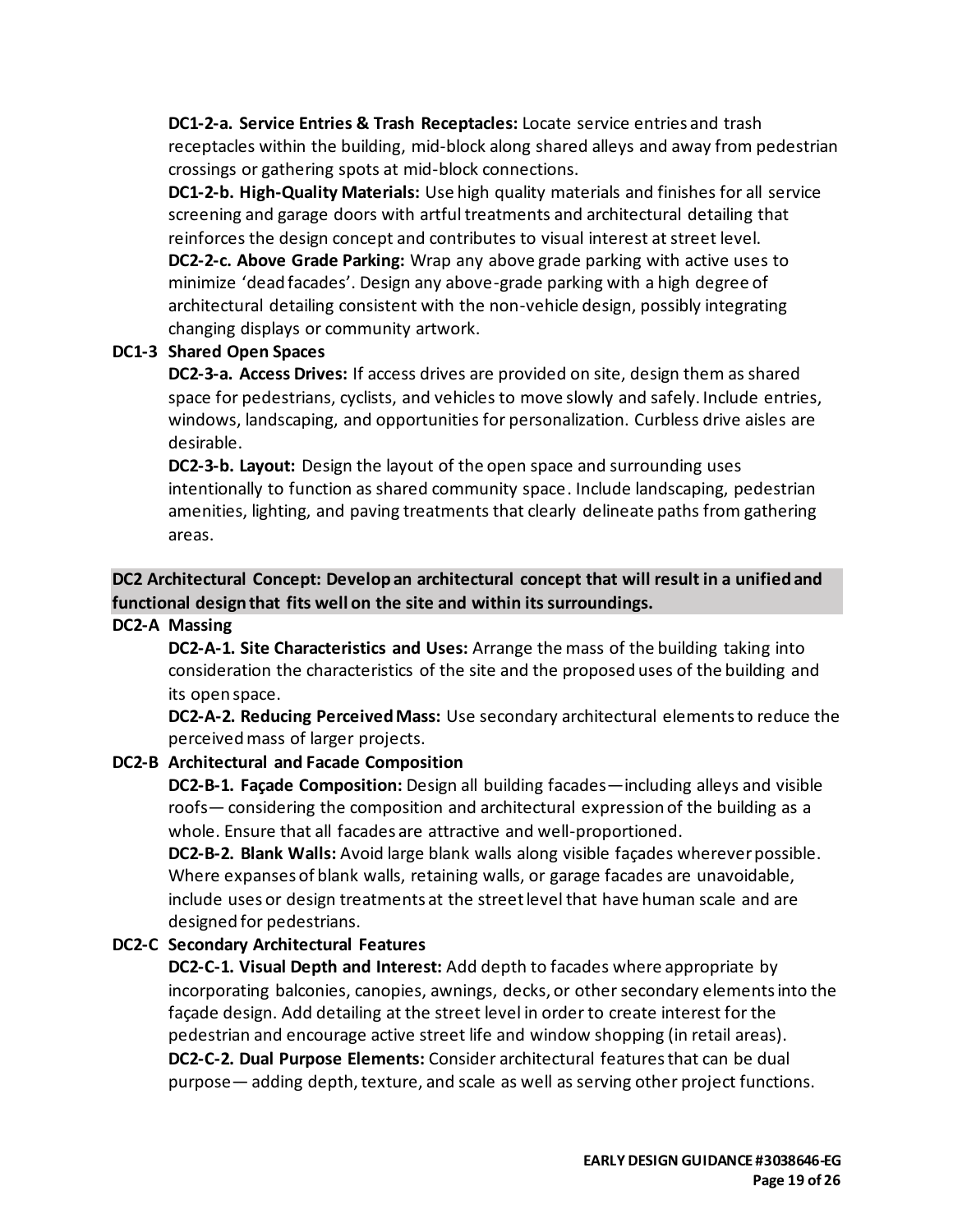**DC2-C-3. Fit With Neighboring Buildings:** Use design elements to achieve a successful fit between a building and its neighbors.

## **DC2-D Scale and Texture**

**DC2-D-1. Human Scale:** Incorporate architectural features, elements, and details that are of human scale into the building facades, entries, retaining walls, courtyards, and exterior spaces in a manner that is consistent with the overall architectural concept **DC2-D-2. Texture:** Design the character of the building, as expressed in the form, scale, and materials, to strive for a fine-grained scale, or "texture," particularly at the street level and other areas where pedestrians predominate.

# **DC2-E Form and Function**

**DC2-E-1. Legibility and Flexibility:** Strive for a balance between building use legibility and flexibility. Design buildings such that their primary functions and uses can be readily determined from the exterior, making the building easy to access and understand. At the same time, design flexibility into the building so that it may remain useful over time even as specific programmatic needs evolve.

## *University Supplemental Guidance:*

## **DC2-1 Massing & Reducing Bulk and Scale**

**DC2-1-a. Response to Context:** Design building massing and form to express an intentional and original response to the context, streetscape and all guidelines, not merely a reflection of the code-allowable building envelope.

**DC2-1-b. Large Buildings:** Reduce the bulk and scale of large buildings: A large building should be legible as a series of discrete forms at multiple scales to reduce perceived bulk, create interest, and help users understand how the building is occupied.

1. Break up larger development into multiple buildings and smaller masses with pass-throughs and pathways

2. Alternatively, give the impression of multiple, smaller-scale buildings by employing different facade treatments at intervals that complement the context by articulating the building at regular intervals

3. Employ purposeful modulation that is meaningful to the overall composition and building proportion, or that expresses individual units or modules. Avoid over-modulation. Changes in color and material should typically be accompanied by a legible change in plane and/or design language.

4. Opt for distinctive and sculptural forms and elements, especially in highly visible locations or corners.

**DC2-1-c. Building Base:** Design the building base to create a solid and "grounded" form that transitions to a human-scale at the street. The height of the base/podium should be proportional to and substantial enough to "anchor" the upper massing.

**DC2-1-d. Upper-Level Step-Backs:** Use upper-level step-backs to maintain a human scale along the street and respond to historic datums.

**DC2-1-e. Addressing the Public Realm:** Ensure that building massing does not dominate the public realm: Setbacks along the sidewalk should be open to the sky. Where overhangs create usable open space at grade, provide an adequate ceiling height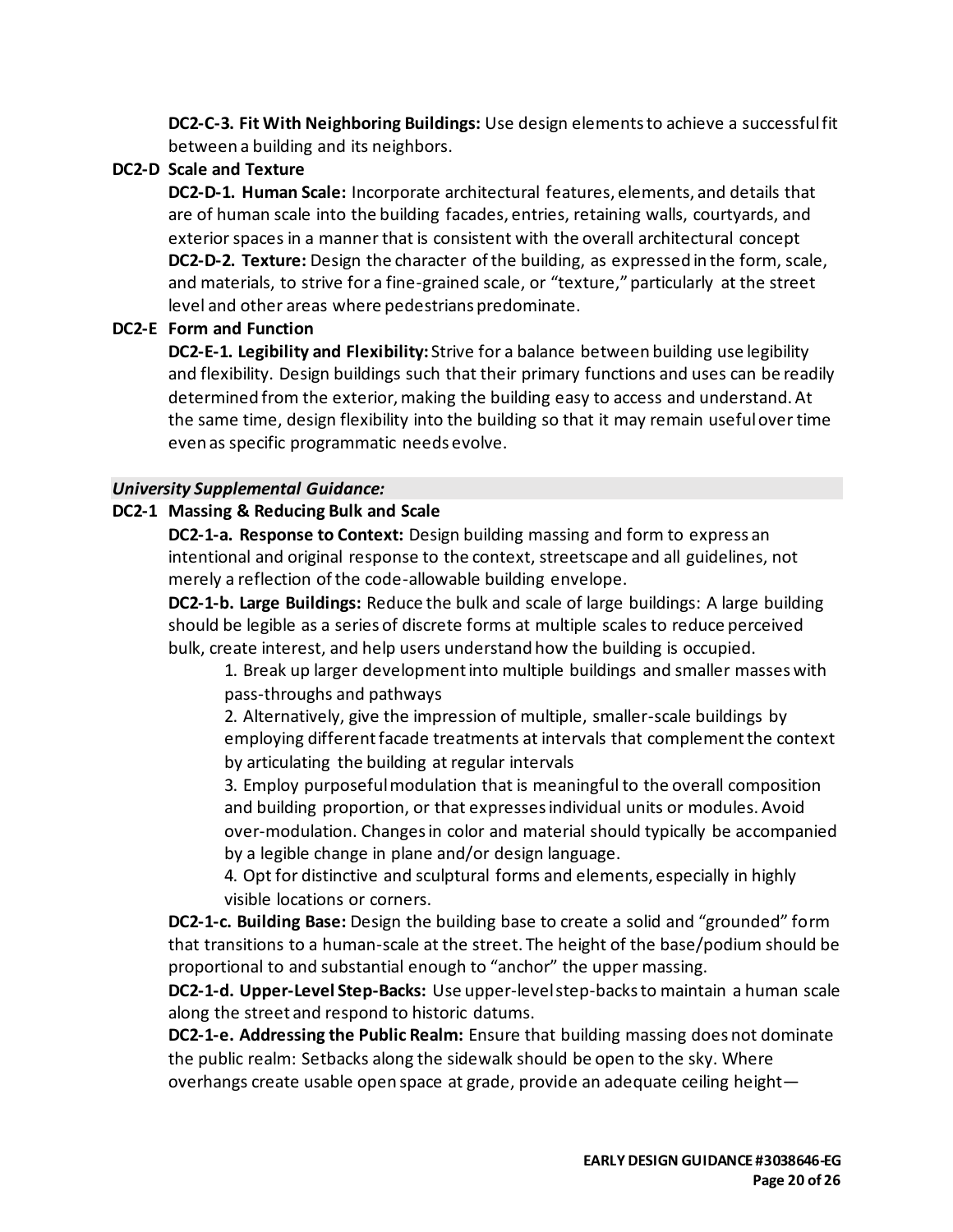generally at least two stories—with lighting and design detail to create a welcoming space.

**DC2-1-f. Stairs & Elevator Cores:** Locate vertical stair and elevator cores internally to minimize height impacts to the street. Stair cores visible to the street should be designed as a prominent feature with a high degree of transparency.

#### **DC2-2 Architectural Concept & Façade Composition**

**DC2-2-a. Context-Sensitive Approach:** Embrace contemporary design through distinctive, elegant forms that demonstrate a context-sensitive approach to massing and facade design.

**DC2-2-b. Mix Styles:** Create a finely-grained mix of complementary buildings and architectural styles on a block, taking cues from established patterns such as frequent entries, the use of brick and other highly-articulated materials.

**DC2-2-c. Cohesive Design:** Reinforce the massing and design concept with a deliberate palette that limits the number of materials, colors, and fenestration patterns to achieve design cohesion.

**DC2-2-d. Base Materials:** Use brick, stone or other high-quality, durable, and nonmonolithic materials as the predominant base material to reinforce a strong base massing.

**DC2-2-e. Color Application:** Employ a restrained and purposeful application of bold or high-contrast colors and moments of whimsy to contribute to the eclectic character of the University District, without overwhelming the streetscape.

**DC2-2-f. Roof Lines:** Provide architectural interest with legible roof lines or the top of the structure that is clearly distinguishable from the facade walls.

**DC2-2-g. Large Masses:** Avoid expanses of large panels with minimal detailing, and do not rely on the use of colored cladding alone to provide visual interest: Break down large masses or facades by 1) using quality materials that provide relief and interest through shadow lines, depth of fenestration, and detailing, and 2) delineating a base, middle, and top with architectural detailing and massing.

**DC2-2-h. Detailing:** Intentionally detail joints, reveals, and fasteners to articulate and reinforce the design concept.

**DC2-2-i. Depth:** Incorporate depth into building facades, especially those with minimal modulation and boxy massing. Integrate facade depth and shadow casting detail, including projecting elements, setbacks and expression of window reveals, to give visual richness and interest. Recessed windows of 6-8 inches are preferable to window trims or fins applied to flush windows.

#### **DC2-3 Pedestrian-Scaled Streetscape Design**

**DC2-3-a. Visual Interest:** Design facades to a human-scaled rhythm and proportion and avoid monotonous repetition of the storefront or module by providing points of interest every 15-30 feet. Layer a hierarchical arrangement of articulation and detailing at a variety of scales to express a high degree of quality and visual interest by including features such as articulated mullions, setbacks, patios, intricate architectural detailing, art, light fixtures, entries, planters, and window groupings.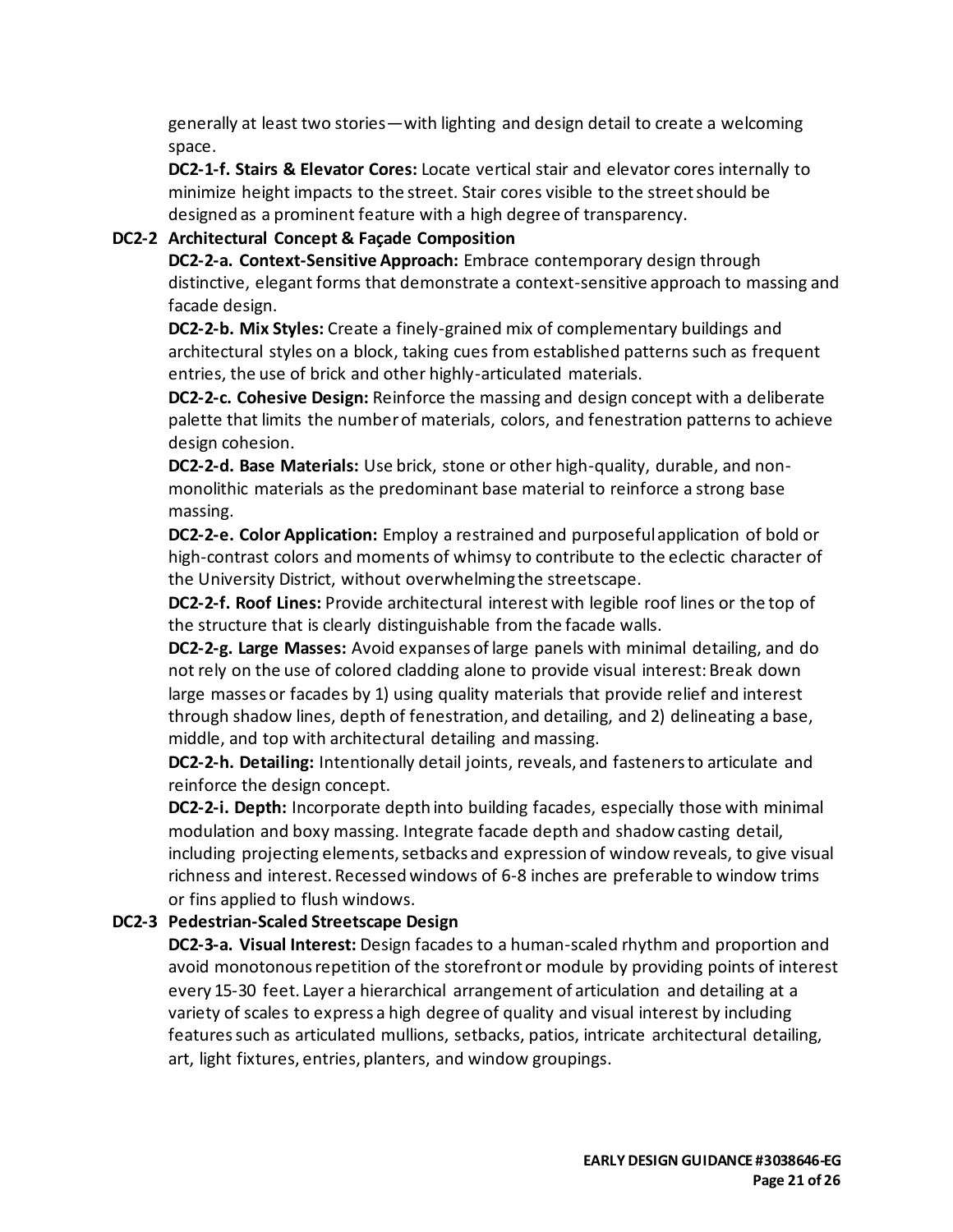**DC2-3-b. Retaining Walls:** Limit the height and use of retaining walls along streets, open spaces, and in other areas of the public realm. Use stepped terraces as a preferred solution to resolve grade differences.

## **DC2-4 Service & Mechanical Elements**

**DC2-4-a. Design Concept:** Intentionally design wall venting for commercial uses and other screening for mechanical equipment on the roof or affixed to the building into the overall design concept.

**DC2-4-b. Façade Design:** Integrate building service elements, such as drainage pipes, grilles, screens, vents, louvres, and garage entry doors into the overall facade design, and use these features as opportunities to provide artful or unique applications.

# **DC2-5 Blank Walls**

**DC2-5-a. Materials & Expression:** Finish visible walls and rooftops with quality materials or artistic expressions that reinforce the design concept, avoiding simplistic treatments of cladding with only color changes.

**DC2-5-b. Visual Scale & Interest:** On party walls visible from streets, provide visual scale and interest with murals or other legible artistic or architectural expressions, including joint patterns, plane changes, and/or proportions that break down the scale of large walls.

# **DC2-6 Tall Buildings**

**DC2-6-a. Response to Context**: Integrate and transition to a surrounding fabric of differing heights; relate to existing visual datums, the street wall and parcel patterns. Respond to prominent nearby sites and/or sites with axial focus or distant visibility, such as waterfronts, public view corridors, street ends.

**DC2-6-b. Tall Form Placement, Spacing & Orientation**: Locate the tall forms to optimize the following: minimize shadow impacts on public parks, plazas and places; maximize tower spacing to adjacent structures; afford light and air to the streets, pedestrians and public realm; and minimize impacts to nearby existing and future planned occupants. **DC2-6-c. Tall Form Design**: Avoid long slabs and big, unmodulated boxy forms, which

cast bigger shadows and lack scale or visual interest. Consider curved, angled, shifting and/or carved yet coherent forms. Shape and orient tall floorplates based on context, nearby opportunities and design concepts, not simply to maximize internal efficiencies. Modulation should be up-sized to match the longer, taller view distances.

**DC2-6-d. Intermediate Scales**: To mediate the extra height/scale, add legible, multistory intermediate scale elements: floor groupings, gaskets, off-sets, projections, sky terraces, layering, or other legible modulations to the middle of tall forms. Avoid a single repeated extrusion from building base to top.

**DC2-6-e. Shape & Design All Sides**: Because towers are visible from many viewpoints/distances, intentionally shape the form and design all sides (even party walls), responding to differing site patterns and context relationships. Accordingly, not all sides may have the same forms or display identical cladding.

**DC2-6-f. Adjusted Base Scale**: To mediate the form's added height, design a 1-3 story base scale, and/or highly legible base demarcation to transition to the ground and mark the 'street room' proportion. Tall buildings require several scale readings, and the otherwise typical single-story ground floor appears squashed by the added mass above.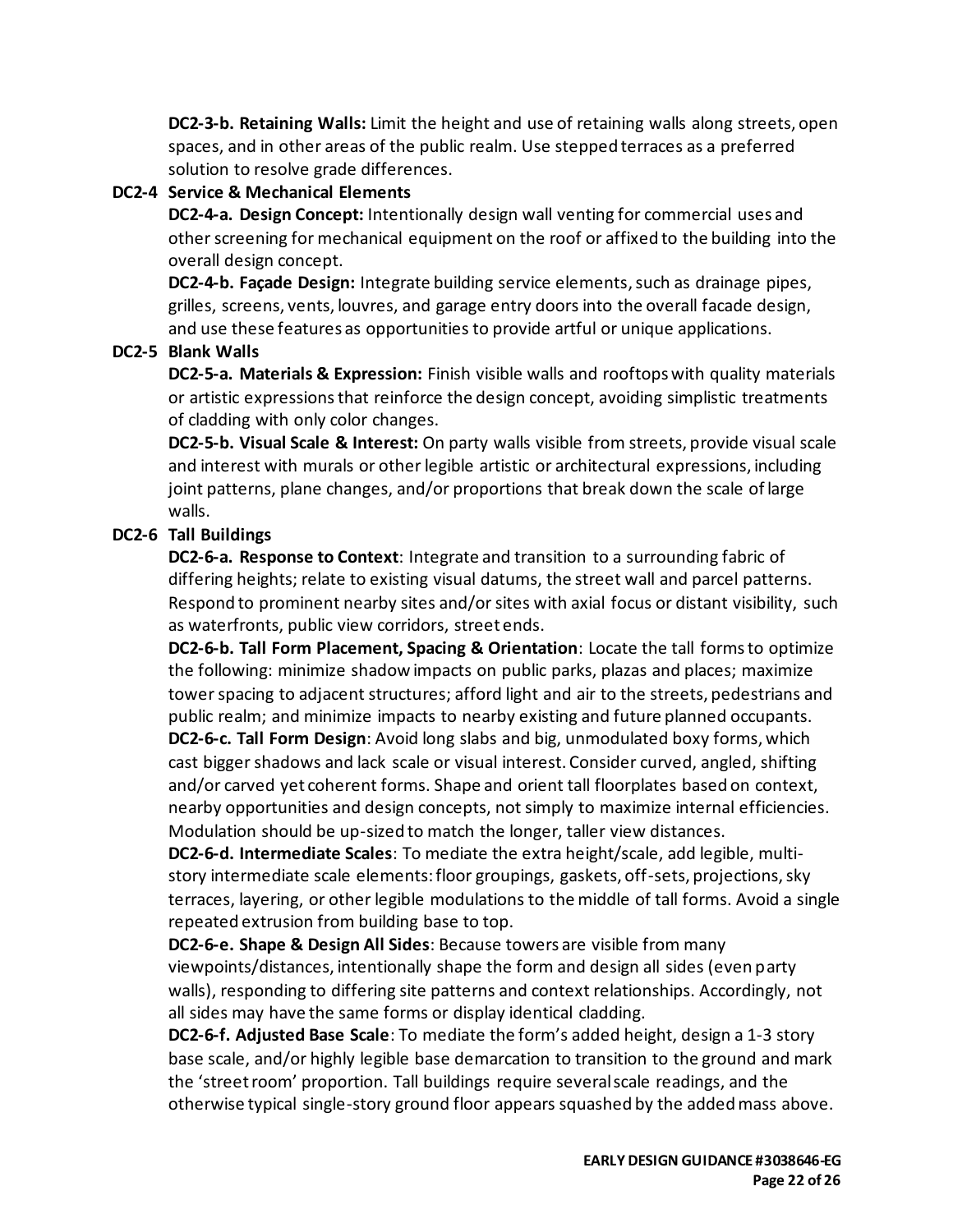**DC2-6-g. Ground Floor Uses**: Include identifiable primary entrances-scaled to the tall form - and provide multiple entries. Include genuinely activating uses or grade-related residences to activate all streets.

**DC2-6-h. Facade Depth & Articulation**: Use plane changes, depth, shadow, and texture to provide human scale and interest and to break up the larger facade areas of tall buildings, especially in the base/lower 100 feet. Compose fenestration and material dimensions to be legible and richly detailed from long distances.

**DC2-6-i. Quality & 6th Elevations**: Intentionally design and employ quality materials and detailing, including on all soffits, balconies, exterior ceilings and other surfaces seen from below, including lighting, vents, etc.

**DC2-6-j. Transition to the Sky & Skyline Composition**: Create an intentional, designed terminus to the tall form and enhance the skyline (not a simple flat 'cut-off'). Integrate all rooftop elements and uses into the overall design, including mechanical screens, maintenance equipment, amenity spaces and lighting. Applicants should design and show how the tall buildings will contribute to the overall skyline profile and variety of forms.

**DC2-6-k. Architectural Presence:** Consider citywide visual appearance when designing tall buildings, both as an individual structure and as a collection with other tall buildings, as these will be visible from many vantage points throughout Seattle.

**DC2-6-l. Landmarks & Wayfinding:** Design tall buildings with memorable massing and forms, to serve as landmarks that enhance a sense of place and contribute to wayfinding in the U District.

**DC3 Open Space Concept: Integrate open space design with the building design so that they complement each other.**

**DC3-A Building-Open Space Relationship**

**DC3-A-1. Interior/Exterior Fit:** Develop an open space concept in conjunction with the architectural concept to ensure that interior and exterior spaces relate well to each other and support the functions of the development.

**DC3-B Open Space Uses and Activities**

**DC3-B-1. Meeting User Needs:** Plan the size, uses, activities, and features of each open space to meet the needs of expected users, ensuring each space has a purpose and function.

**DC3-B-2. Matching Uses to Conditions:** Respond to changing environmental conditions such as seasonal and daily light and weather shifts through open space design and/or programming of open space activities.

**DC3-B-3. Connections to Other Open Space:** Site and design project-related open spaces to connect with, or enhance, the uses and activities of other nearby public open space where appropriate.

**DC3-B-4. Multifamily Open Space:** Design common and private open spaces in multifamily projects for use by all residents to encourage physical activity and social interaction.

## **DC3-C Design**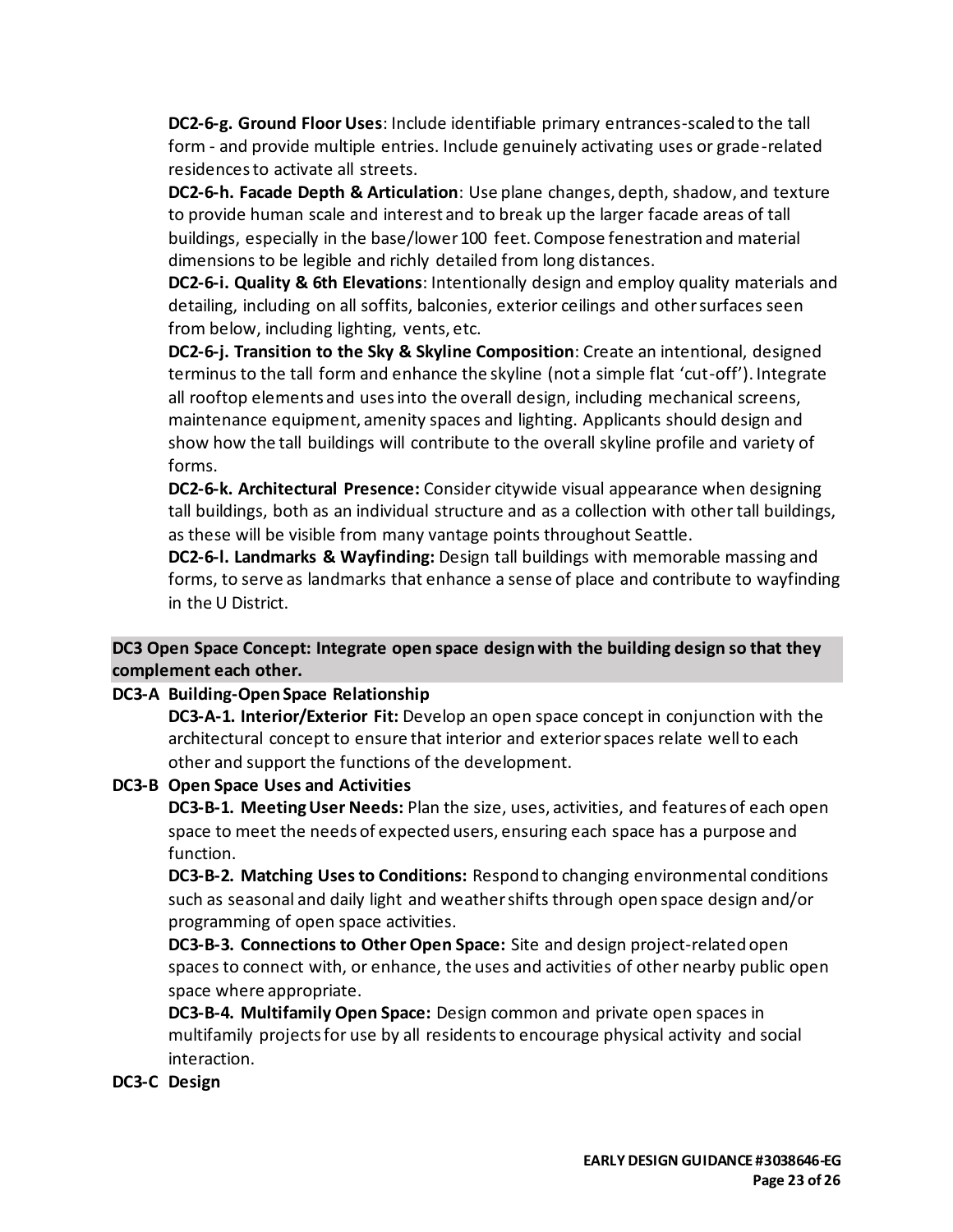**DC3-C-1. Reinforce Existing Open Space:** Where a strong open space concept exists in the neighborhood, reinforce existing character and patterns of street tree planting, buffers or treatment of topographic changes. Where no strong patterns exist, initiate a strong open space concept that other projects can build upon in the future.

**DC3-C-2. Amenities/Features:** Create attractive outdoor spaces suited to the uses envisioned for the project.

**DC3-C-3. Support Natural Areas:** Create an open space design that retains and enhances onsite natural areas and connects to natural areas that may exist off-site and may provide habitat for wildlife.

#### *University Supplemental Guidance:*

#### **DC3-1 Open Space Organization & Site Layout**

**DC3-1-a. Arrangement:** Design outdoor amenity areas, open space, and pedestrian pathways to be a focal point and organizing element within the development, break up large sites, and foster permeability. Arrange buildings on site to consolidate open space areas into designed, usable shared spaces or places for large trees instead of "leftover" spaces or drive lanes.

**DC3-1-b. Pedestrian Routes:** Extend pedestrian routes from entry courtyards or forecourts all the way through a project site to improve pedestrian walkability. **DC3-1-c. Street Orientation:** Arrange residential development, especially townhouse and rowhouses, to orient units towards the street. Where units are oriented towards internal pathways or access drives, design these shared pathways that prioritize the pedestrian experience with paving, landscaping, lighting, stoops, and human-scaled design features.

#### **DC3-2**

**DC3-2-a. Private Amenity Spaces:** Provide a variety of types of outdoor private amenity space instead of only locating private amenity space on rooftops. Include usable patios, terraces, and balconies; opt for usable projecting or recessed balconies instead of flush railings.

**DC3-2-b. Play Areas:** Design shared play areas for children with sightlines to units. **DC3-2-c. Privacy:** Design courtyards to incorporate layered planting and trees that provide privacy to units surrounding the courtyard as well as users.

#### **DC3-3**

**DC3-3-a. Welcoming Design:** Design open spaces at street-level to be welcoming: Semipublic spaces such as forecourts should engage the street and act as a "front porch" for residents. Minimize the use of gates, or visual and physical barriers, especially those adjacent to the street. Any necessary fences or gates should be set far back from the street to create a semi-public transitional space.

**DC3-3-b. Community Interaction:** Open space design and location should support lively community interaction rather than passive space within a development, as well as the larger University District community.

**DC4 Exterior Elements and Finishes: Use appropriate and high quality elements and finishes for the building and its open spaces.**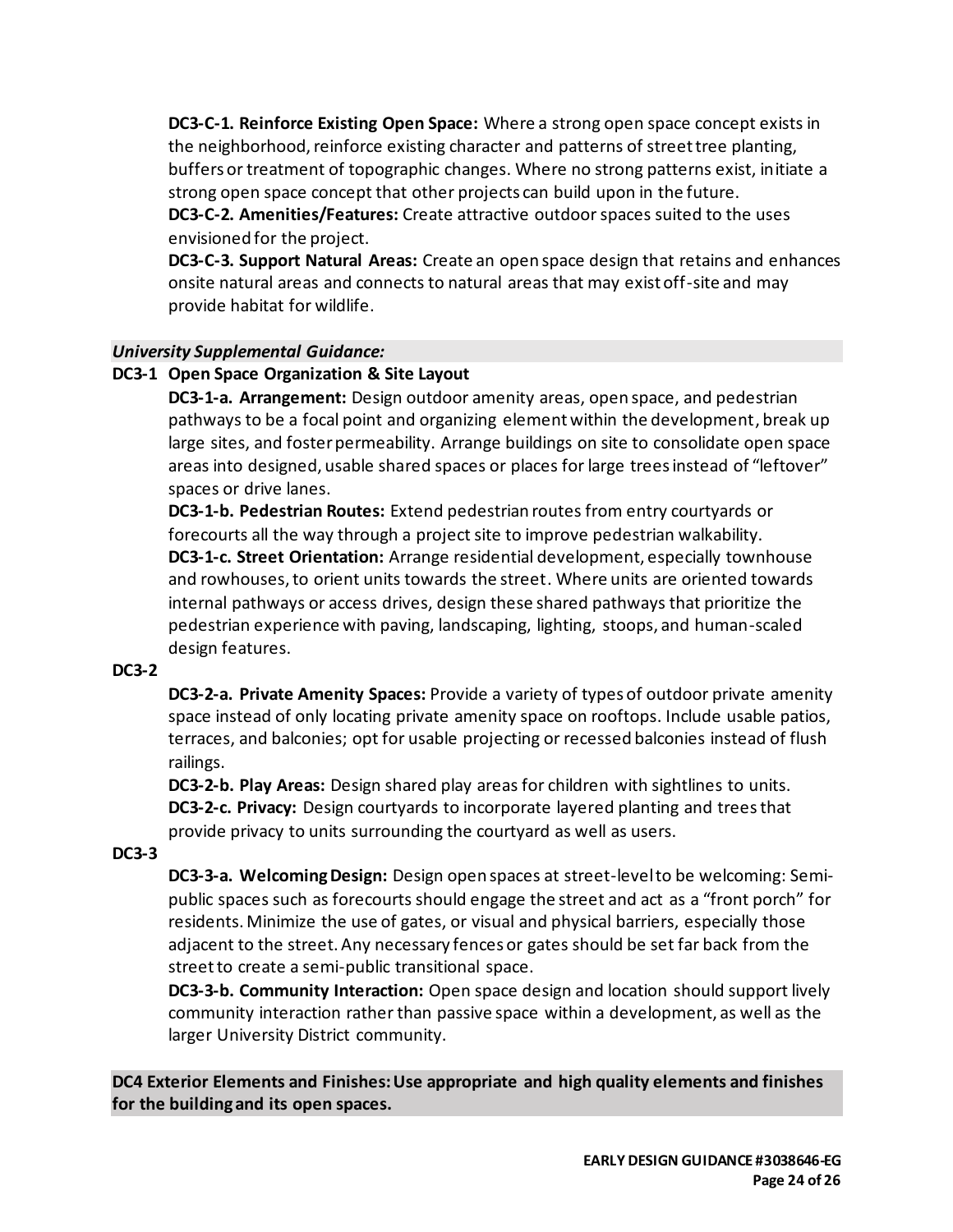#### **DC4-A Exterior Elements and Finishes**

**DC4-A-1. Exterior Finish Materials:** Building exteriors should be constructed of durable and maintainable materials that are attractive even when viewed up close. Materials that have texture, pattern, or lend themselves to a high quality of detailing are encouraged.

**DC4-A-2. Climate Appropriateness:** Select durable and attractive materials that will age well in Seattle's climate, taking special care to detail corners, edges, and transitions.

#### **DC4-B Signage**

**DC4-B-1. Scale and Character:** Add interest to the streetscape with exterior signs and attachments that are appropriate in scale and character to the project and its environs. **DC4-B-2. Coordination with Project Design:** Develop a signage plan within the context of architectural and open space concepts, and coordinate the details with façade design, lighting, and other project features to complement the project as a whole, in addition to the surrounding context.

## **DC4-C Lighting**

**DC4-C-1. Functions:** Use lighting both to increase site safety in all locations used by pedestrians and to highlight architectural or landscape details and features such as entries, signs, canopies, plantings, and art.

**DC4-C-2. Avoiding Glare:** Design project lighting based upon the uses on and off site, taking care to provide illumination to serve building needs while avoiding off-site night glare and light pollution.

#### **DC4-D Trees, Landscape, and Hardscape Materials**

**DC4-D-1. Choice of Plant Materials:** Reinforce the overall architectural and open space design concepts through the selection of landscape materials.

**DC4-D-2. Hardscape Materials:** Use exterior courtyards, plazas, and other hard surfaced areas as an opportunity to add color, texture, and/or pattern and enliven public areas through the use of distinctive and durable paving materials. Use permeable materials wherever possible.

**DC4-D-3. Long Range Planning:** Select plants that upon maturity will be of appropriate size, scale, and shape to contribute to the site as intended.

**DC4-D-4. Place Making:** Create a landscape design that helps define spaces with significant elements such as trees.

#### **DC4-E Project Assembly and Lifespan**

**DC4-E-1. Deconstruction:** When possible, design the project so that it may be deconstructed at the end of its useful lifetime, with connections and assembly techniques that will allow reuse of materials.

#### *University Supplemental Guidance:*

#### **DC4-1 Durable, High-Quality Exterior Materials**

**DC4-1-a. Durable & Permanent:** Use materials that provide and evoke durability and permanence: Avoid thin materials that do not age well in Seattle's climate, including those that deform or warp, weather quickly, or require paint as a finish. Use materials in locations that have a durability appropriate for an urban application, especially near grade.